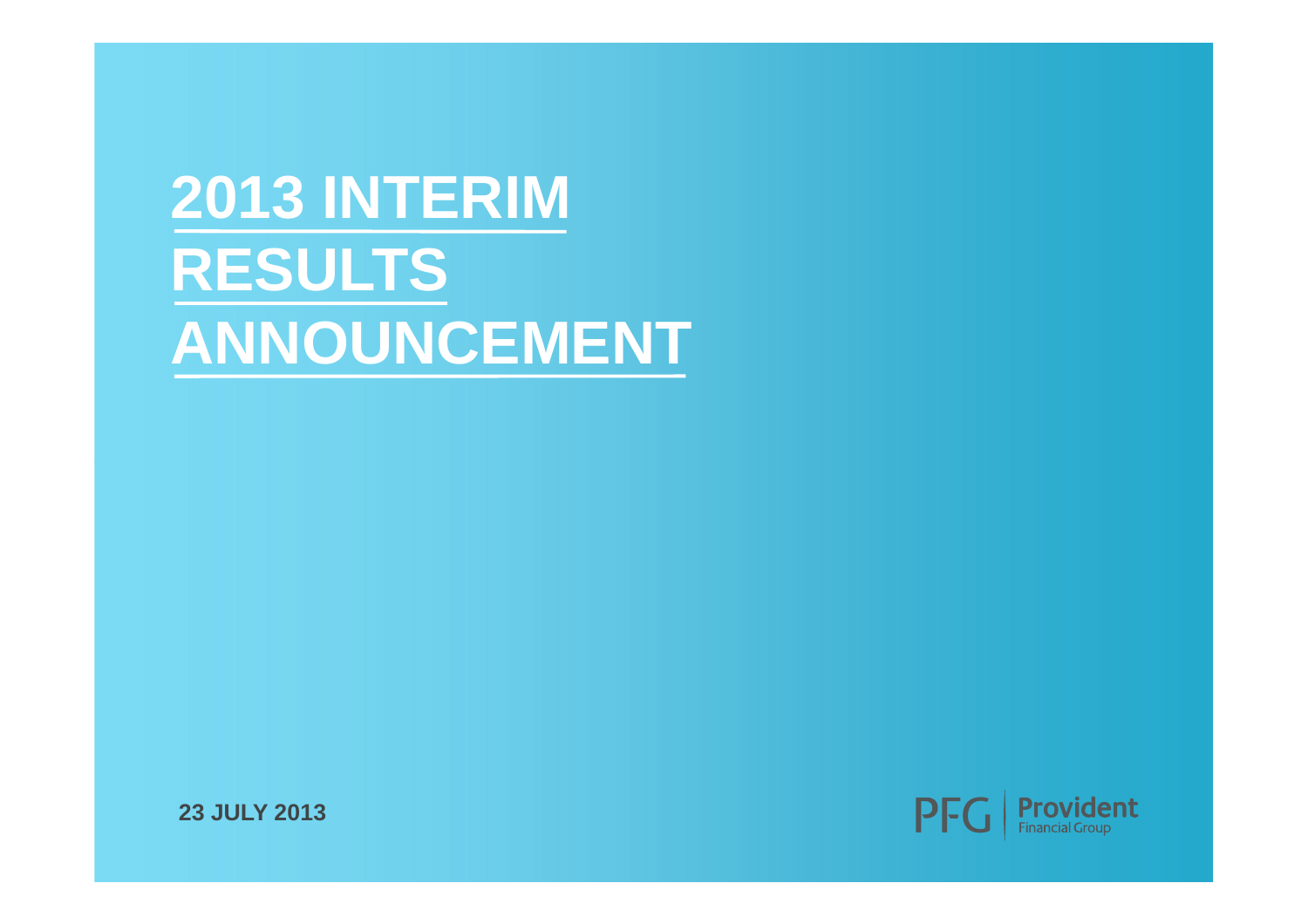#### **TODAY'S PRESENTATION**

- **HIGHLIGHTS AND BUSINESS OVERVIEW PETER CROOK**
- FINANCIAL REVIEW **ANDREW FISHER**
- **REGULATION AND OUTLOOK PETER CROOK**
- **QUESTIONS**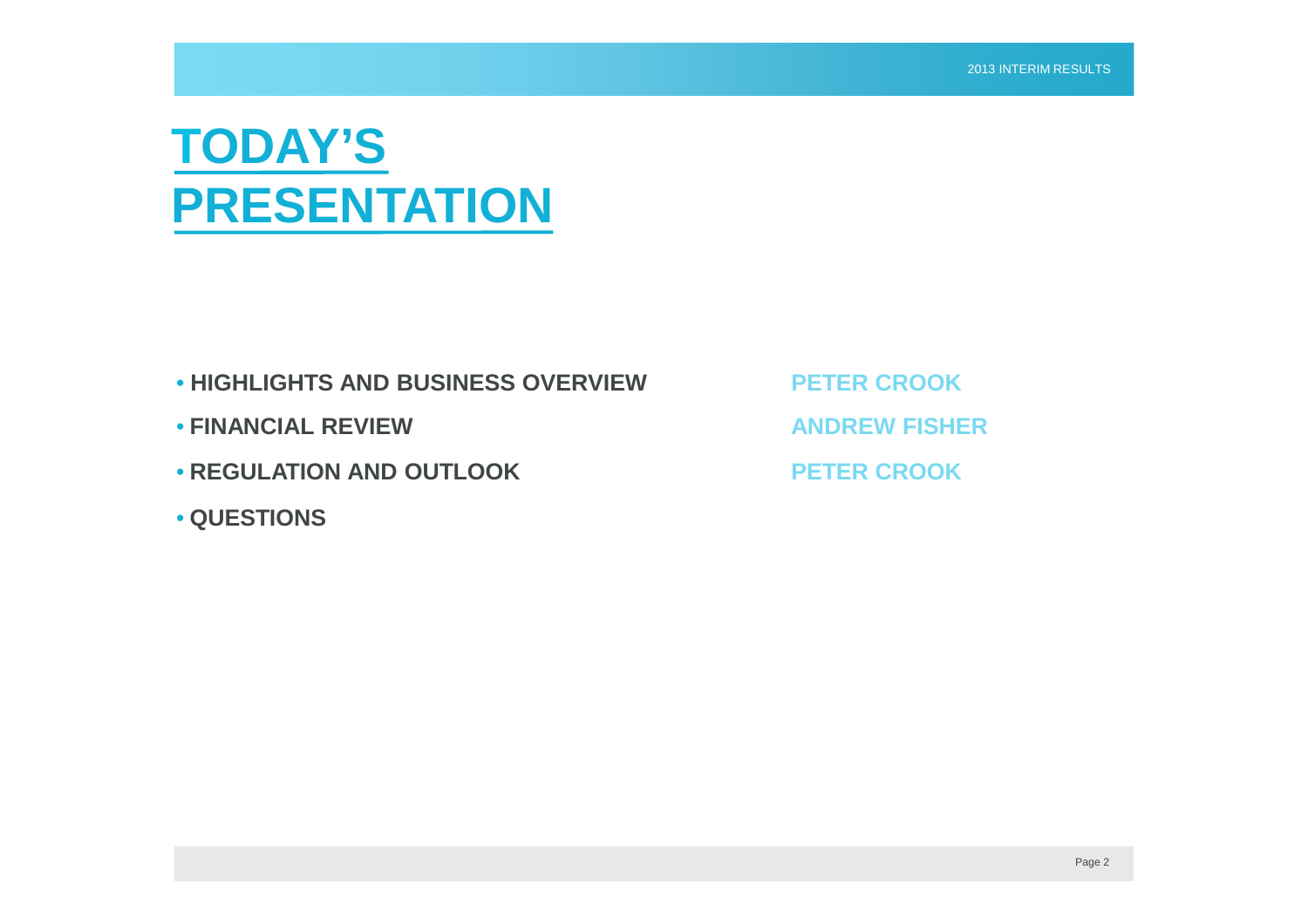#### **HIGHLIGHTS AND BUSINESS OVERVIEW**

**PETER CROOK – CHIEF EXECUTIVE**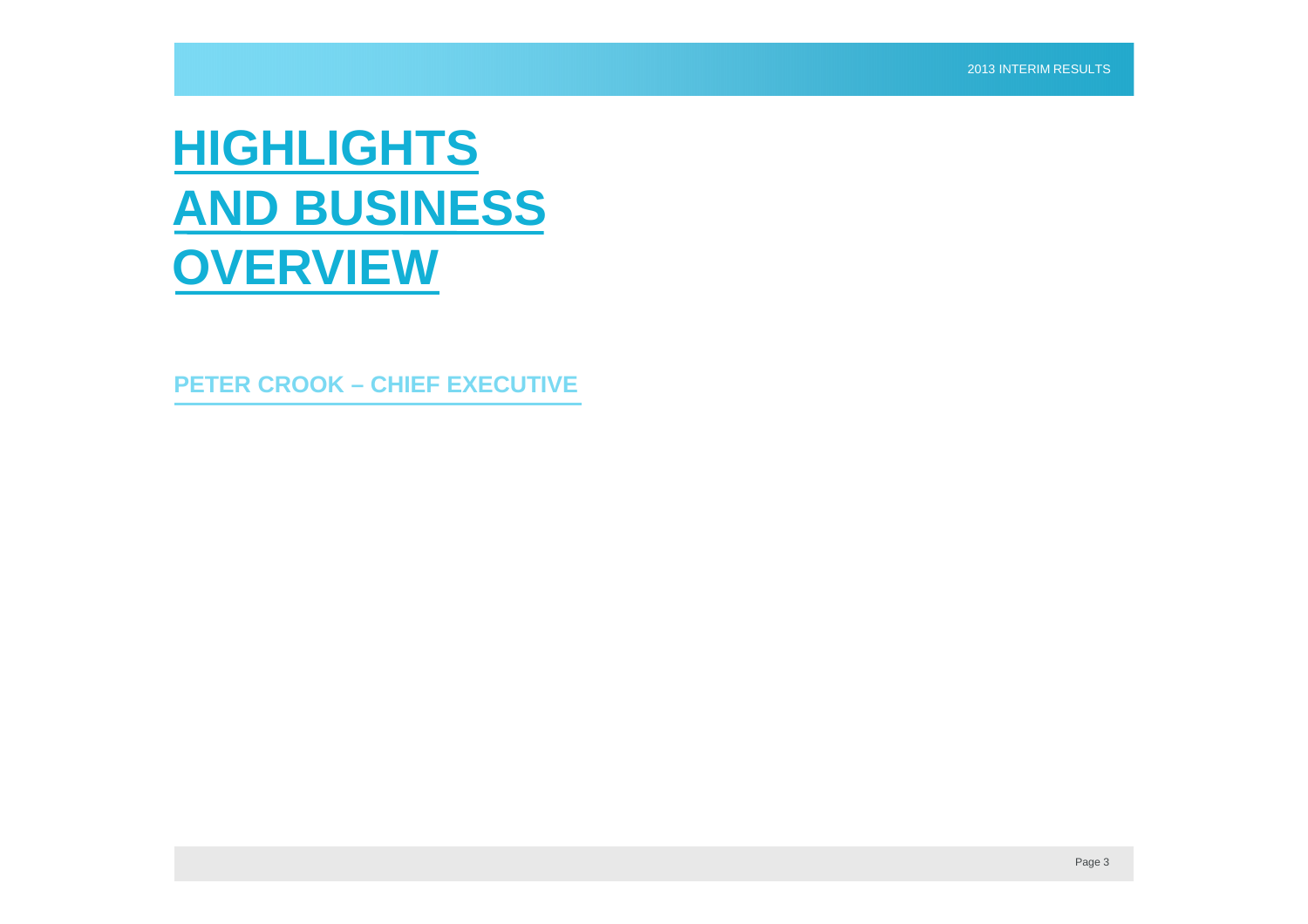#### **HIGHLIGHTS**

#### **GROUP PERFORMANCE SUPPORTS FURTHER DIVIDEND INCREASE**

- Profit before tax up 7.0% to £76.5m<sup>1</sup> and adjusted EPS up 7.9% to 43.5p<sup>1</sup>
- Interim dividend per share up 7.6% to 31.0p supported by strong capital generation
- Strong growth and financial returns at Vanquis Bank
- Consumer Credit Division (CCD) experiencing weaker demand with cost savings secured to benefit second half
- Polish credit card pilot developing well and firm business plan to be established by year end
- Gearing stable at 3.1 times and group now fully funded into 2016

<sup>1</sup> *Stated before an exceptional restructuring cost of £4.5m in respect of CCD*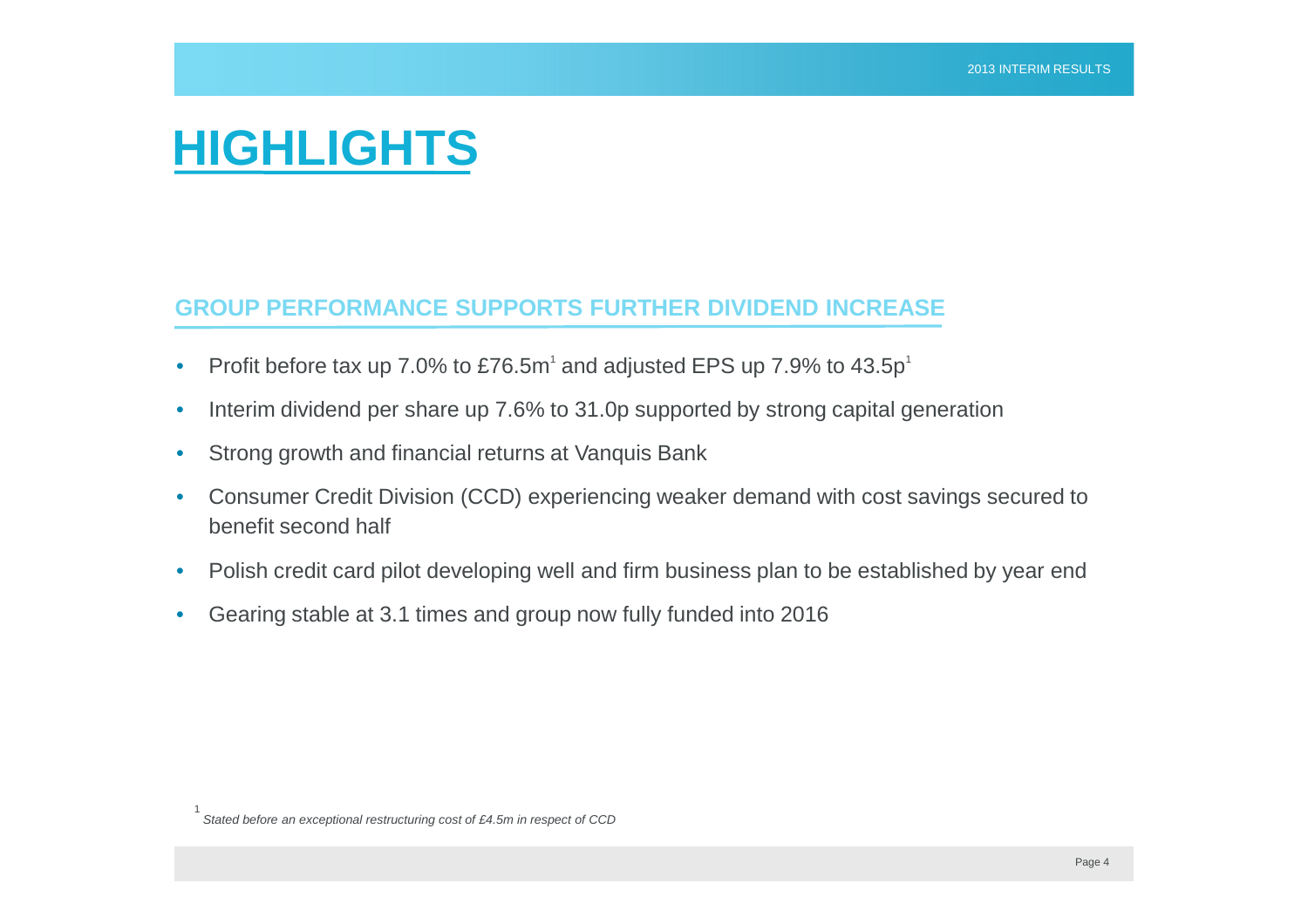#### **MARKET CONDITIONS AND BUSINESS POSITIONING CCD**

- Competitive landscape in home credit unchanged
- Household disposable incomes under persistent pressure from increases in dayto-day living costs
- Customer confidence at lowest level for many years
- Particularly weak demand from better quality customers eligible for higher value, longer duration loans

#### **MARKET CONDITIONS BUSINESS POSITIONING**

- Tight credit standards have remained in place with weak demand main driver of arrears slippage
- Restructuring completed to downsize field management by 10% whilst not compromising on spans of control
- Gross cost savings of £10m secured for second half of 2013, rising to £18m in 2014
- Expenditure on important business development initiatives protected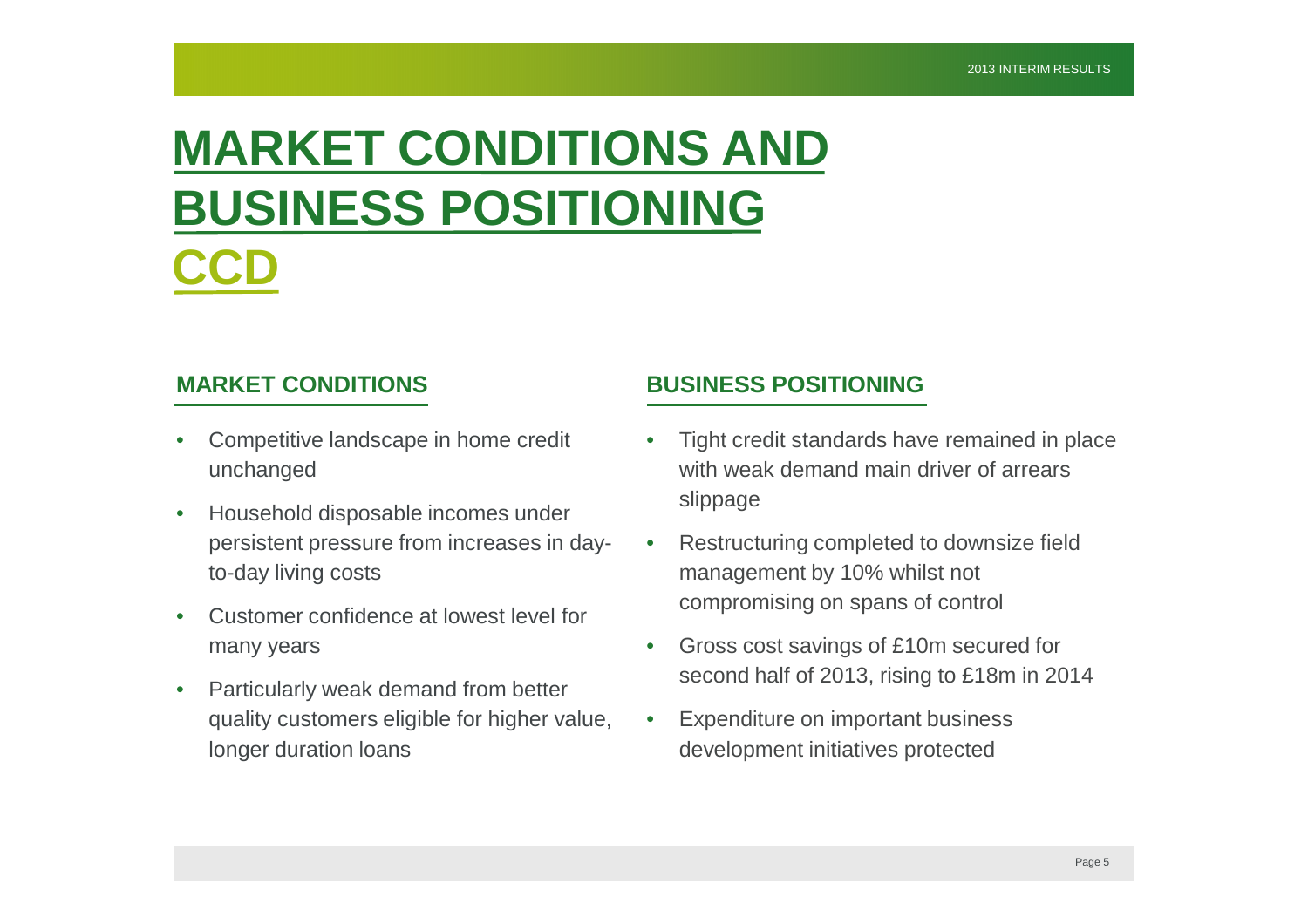## **MARKET CONDITIONS AND BUSINESS POSITIONING VANQUIS BANK**

- Vanquis Bank is most active participant in underserved non-standard credit card market
- Little change in competitive activity from adjacent non-standard card products
- Strong flow of applications from both direct mail and internet channels
- UK employment market remains stable

#### **MARKET CONDITIONS BUSINESS POSITIONING**

- No change to tight underwriting and credit line increase criteria, supporting stable, record low arrears
- Investment in customer acquisition programme maintained to deliver further strong growth
- Credit standards will remain unchanged to protect against any adverse change in UK employment market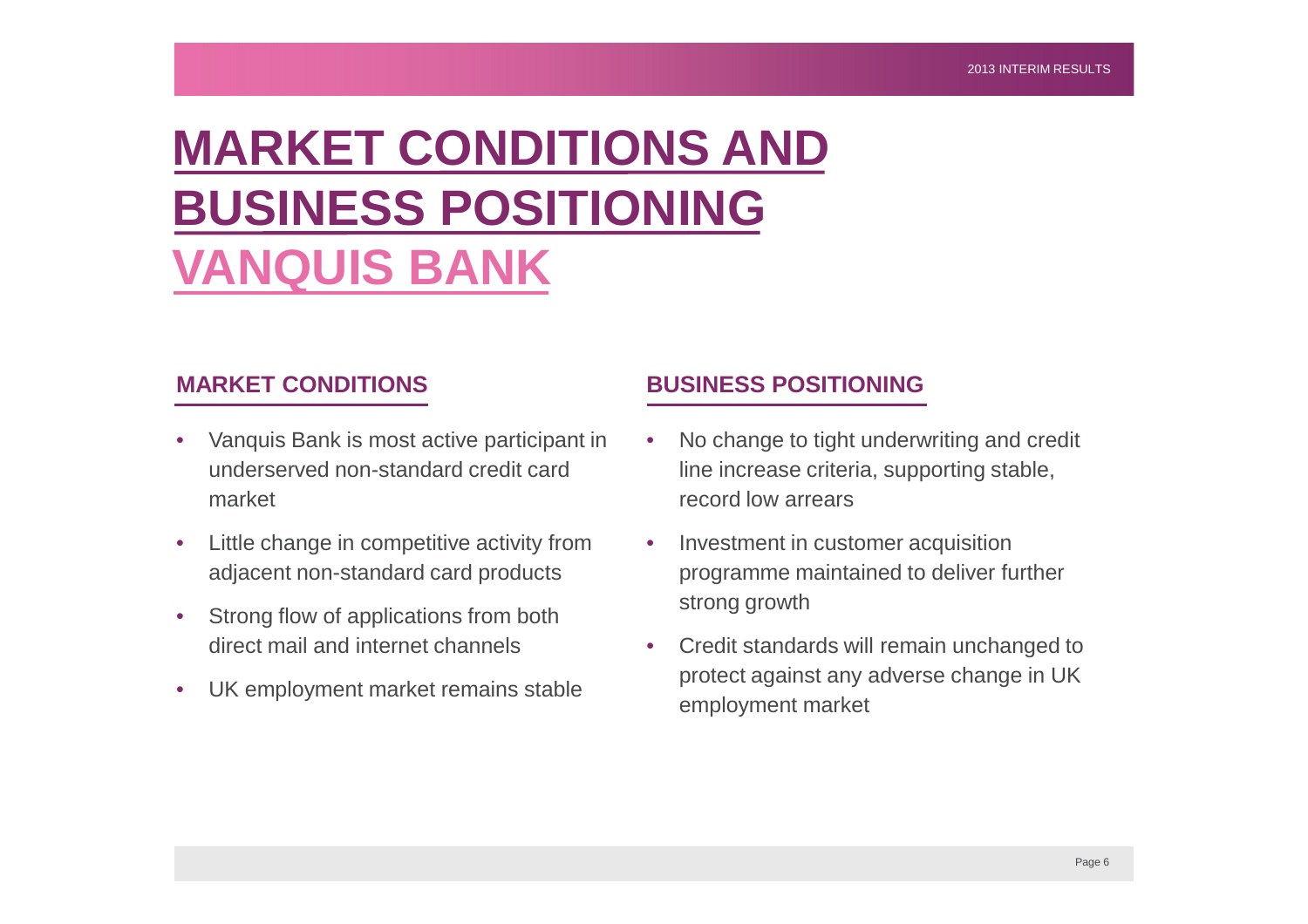#### **FINANCIAL REVIEW**

**ANDREW FISHER – FINANCE DIRECTOR**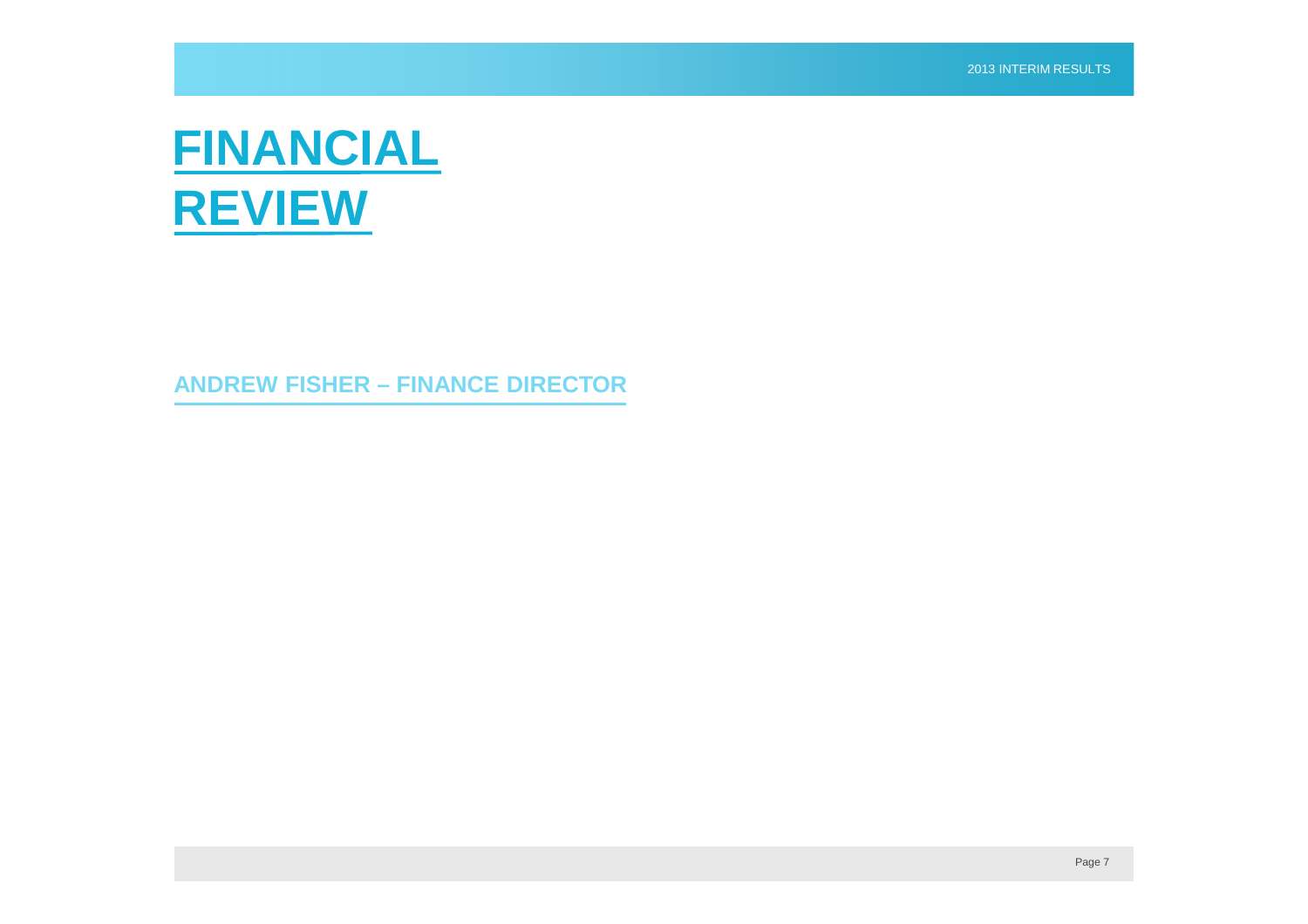#### **PROFIT BEFORE TAX GROUP**

| <b>Six months ended 30 June</b>         | 2013   | 2012<br>(restated <sup>2</sup> ) | <b>Change</b> |
|-----------------------------------------|--------|----------------------------------|---------------|
|                                         | £m     | £m                               | $\frac{9}{6}$ |
| <b>CCD</b>                              | 36.1   | 49.3                             | (26.8)        |
|                                         |        |                                  |               |
| Vanquis Bank:                           |        |                                  |               |
| - UK                                    | 50.2   | 29.4                             | 70.7          |
| - Poland                                | (3.6)  | (1.2)                            | (200.0)       |
| <b>Total Vanquis Bank</b>               | 46.6   | 28.2                             | 65.2          |
|                                         |        |                                  |               |
| Central:                                |        |                                  |               |
| - costs                                 | (6.3)  | (5.8)                            | (8.6)         |
| - interest receivable/(payable)         | 0.1    | (0.2)                            | 150.0         |
| Total central                           | (6.2)  | (6.0)                            | (3.3)         |
|                                         |        |                                  |               |
| Profit before tax and exceptional items | 76.5   | 71.5                             | 7.0           |
|                                         |        |                                  |               |
| Tax rate                                | 23.25% | 24.50%                           |               |
| Adjusted earnings per share (pence)     | 43.5   | 40.3                             | $7.9$         |
| Interim dividend per share (pence)      | 31.0   | 28.8                             | 7.6           |

*<sup>1</sup> 2013 first half profit before tax stated before an exceptional restructuring cost of £4.5m in respect of CCD*

*<sup>2</sup> 2012 first half profit before tax restated by £1.4m from £72.9m to £71.5m following the adoption of the revised IAS 19 'Employee Benefits' from 1 January 2013*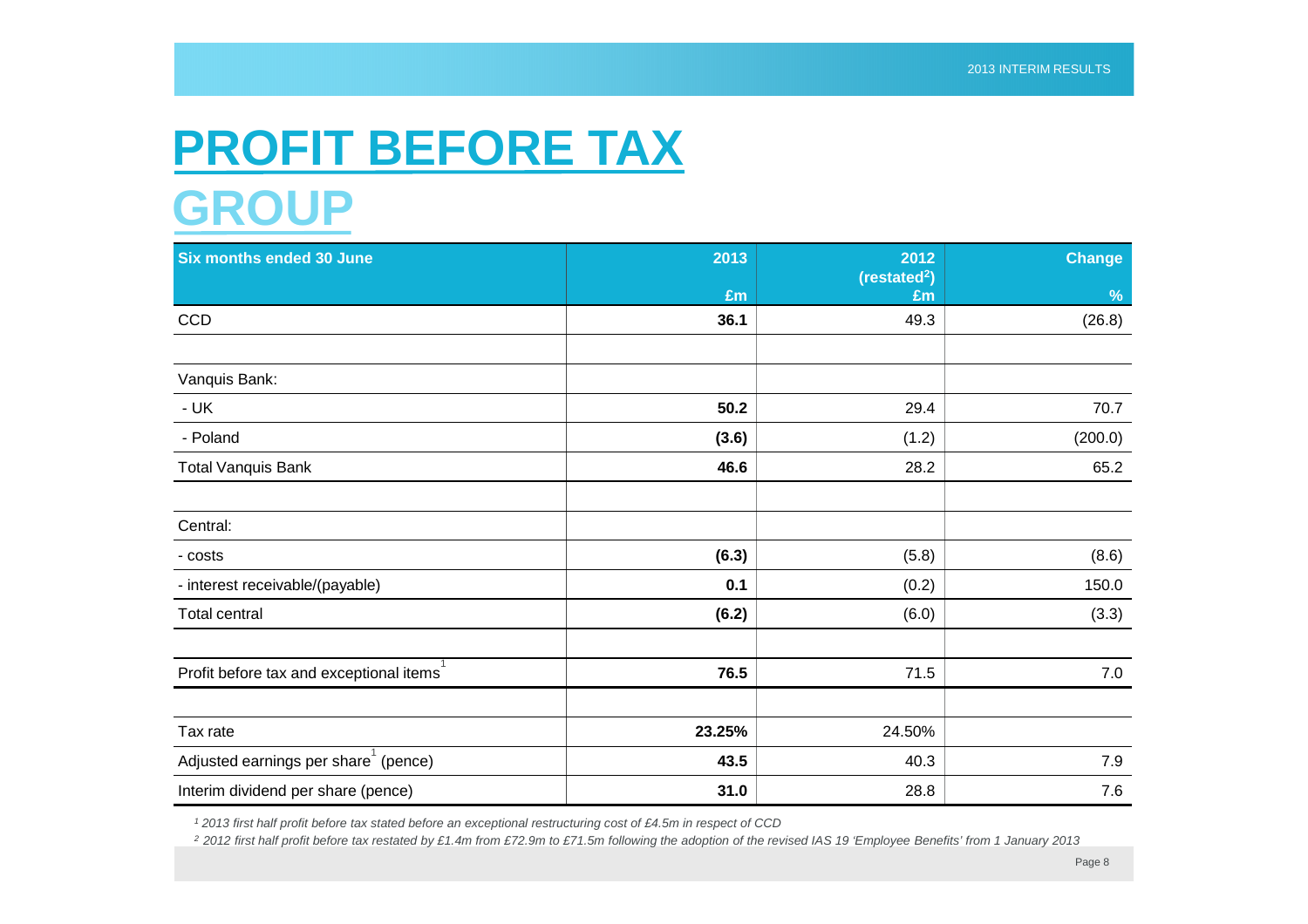## **INCOME STATEMENT CCD**

| <b>Six months ended 30 June</b>              | 2013    | 2012<br>(restated <sup>3</sup> ) | Change        |  |
|----------------------------------------------|---------|----------------------------------|---------------|--|
|                                              | Em      | £m                               | $\frac{9}{6}$ |  |
| Customer numbers ('000)                      | 1,668   | 1,771                            | (5.8)         |  |
| Period-end receivables                       | 739.6   | 787.8                            | (6.1)         |  |
| Average receivables                          | 755.2   | 783.5                            | (3.6)         |  |
|                                              |         |                                  |               |  |
| Revenue                                      | 365.6   | 351.8                            | 3.9           |  |
| Impairment                                   | (167.0) | (135.4)                          | (23.3)        |  |
| Revenue less impairment                      | 198.6   | 216.4                            | (8.2)         |  |
| Annualised revenue yield <sup>1</sup>        | 92.4%   | 89.2%                            |               |  |
| Annualised impairment % revenue <sup>2</sup> | 36.8%   | 32.8%                            |               |  |
| Costs                                        | (141.5) | (144.4)                          | 2.0           |  |
| Interest                                     | (21.0)  | (22.7)                           | 7.5           |  |
| Profit before tax                            | 36.1    | 49.3                             | (26.8)        |  |

*<sup>1</sup> Revenue as a percentage of average receivables for the 12 months ended 30 June*

*2 Impairment as a percentage of revenue for the 12 months ended 30 June*

*<sup>3</sup> 2012 first half profit before tax restated by £1.1m from £50.4m to £49.3m following the adoption of the revised IAS 19 'Employee Benefits' from 1 January 2013*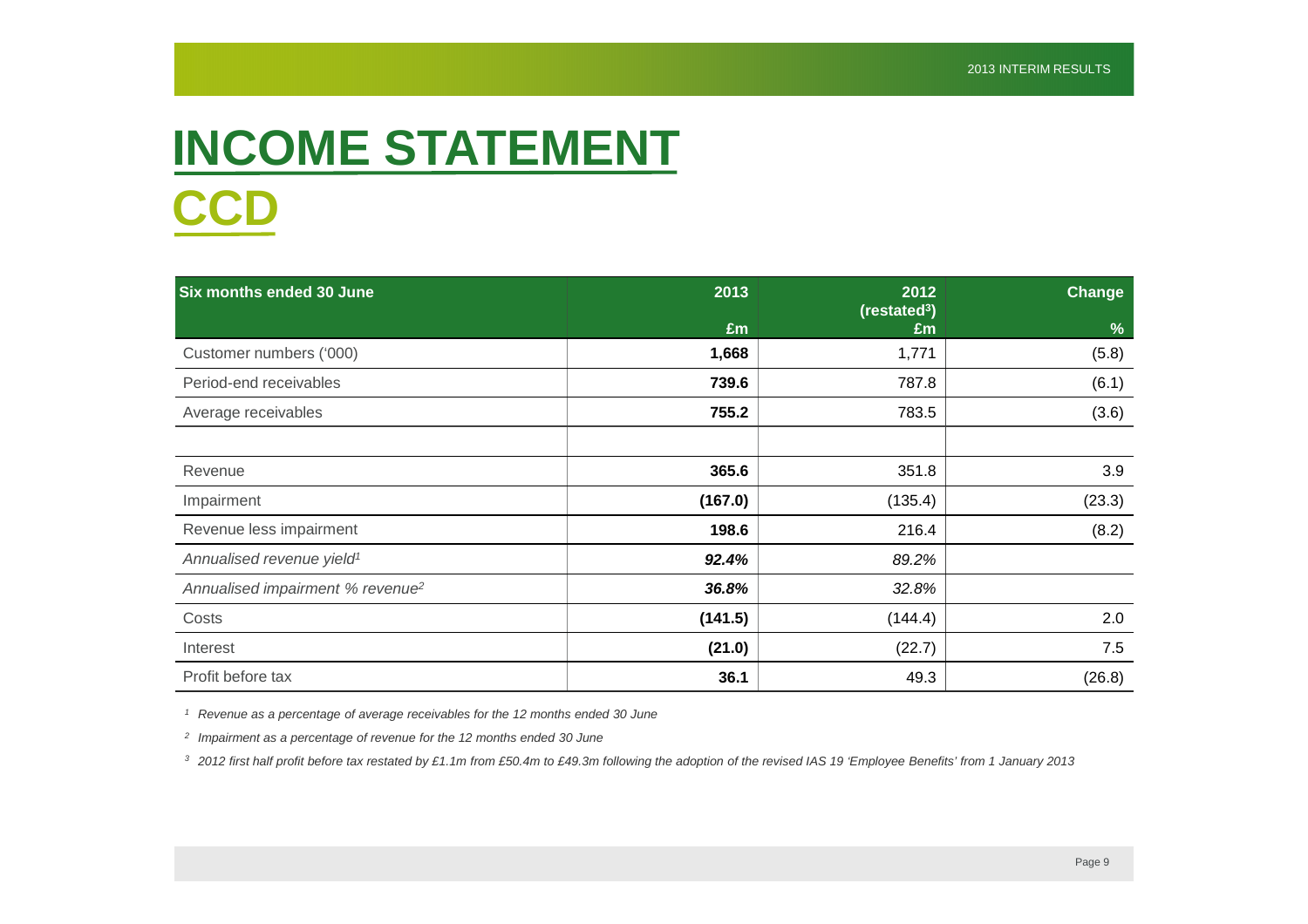## **REVENUE YIELD CCD**



- Receivables and product mix relatively stable through 2011 and 2012
- Strengthening of annualised revenue yield from 89.0% at December 2012 to 92.4% at June 2013
- Includes impact of reduction in demand for longer duration loans carrying lower yields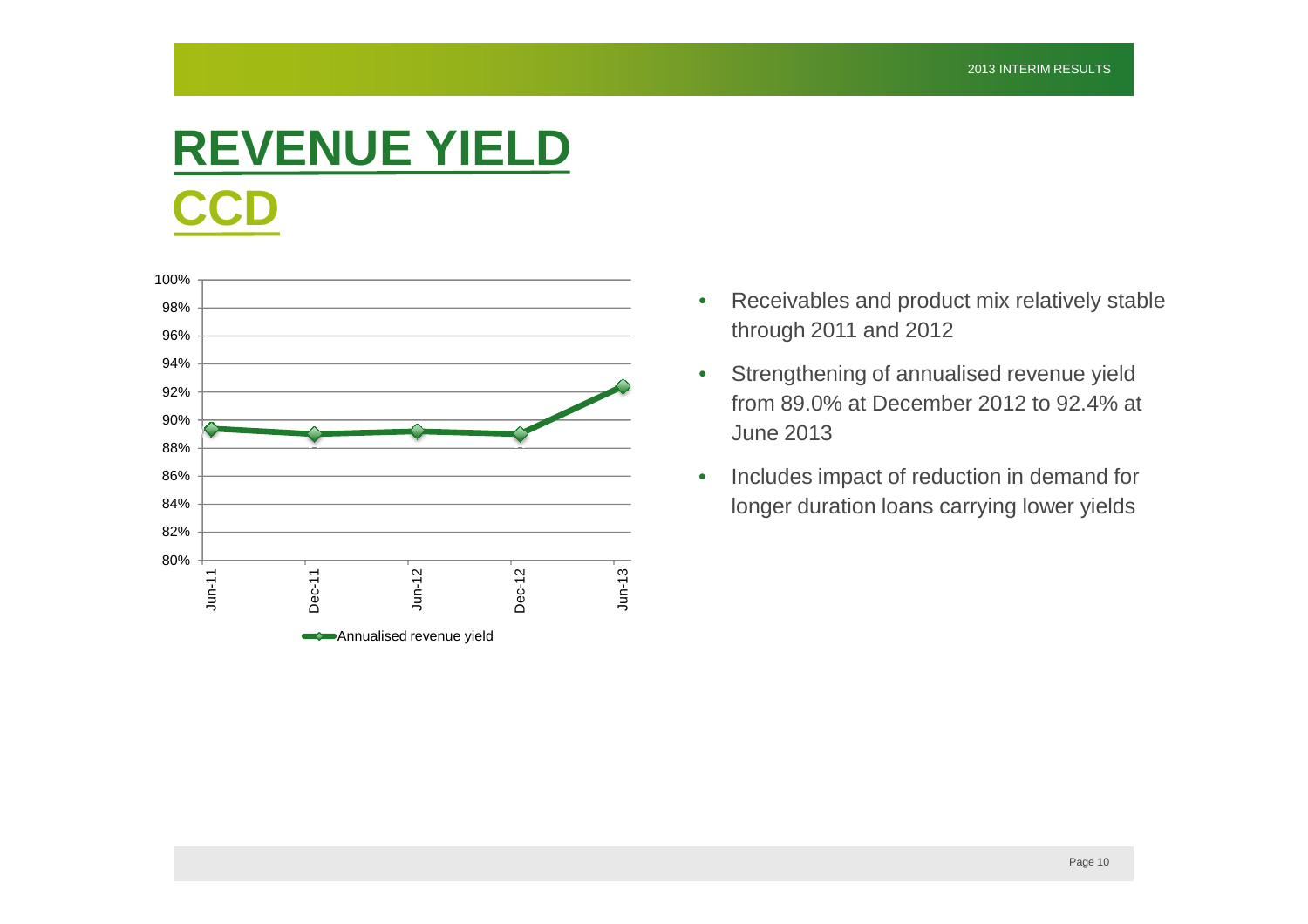#### **IMPAIRMENT % REVENUE CCD**



- Annualised ratio increased from 33.0% at December 2012 to 36.8% at June 2013
- Approximately 1.5% due to increase in revenue yield
- Most significant influence is deterioration in arrears linked directly to weaker demand:
	- Existing customers not taking further credit have less incentive to bring their account up to date
- Management's forecast for second half is for demand and rate of impairment to stabilise as business enters its peak trading period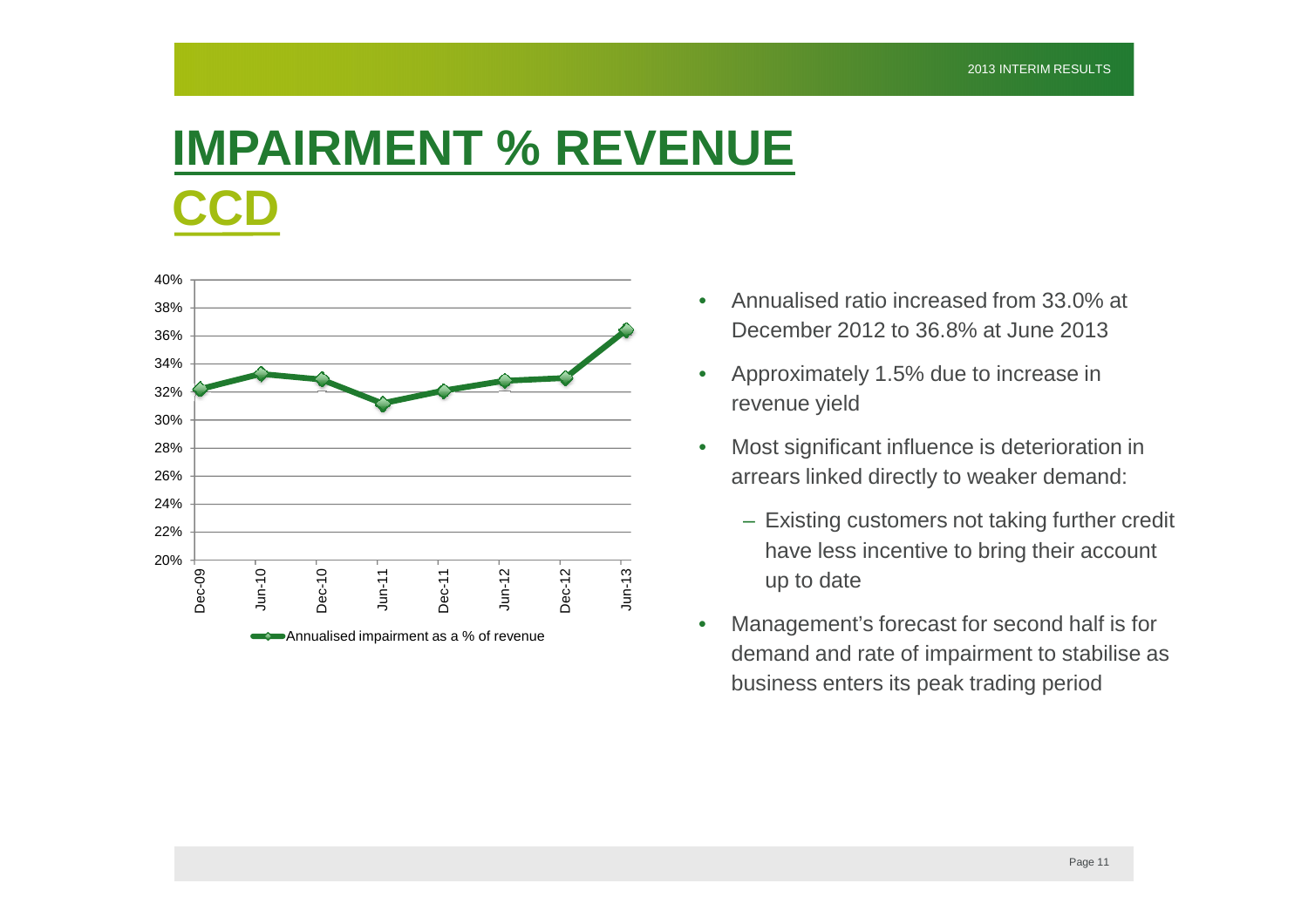#### **IMPAIRMENT POLICY CCD**

- Based on last 12 weeks payment performance
- Loans deemed impaired if more than 1 contractual weekly payment missed in previous 12 weeks
- 95%+ provision against loans for which no payment received in last 12 weeks
- **Timely, realistic provisioning which has been applied consistently and reinforces the right behaviour amongst agents and employees**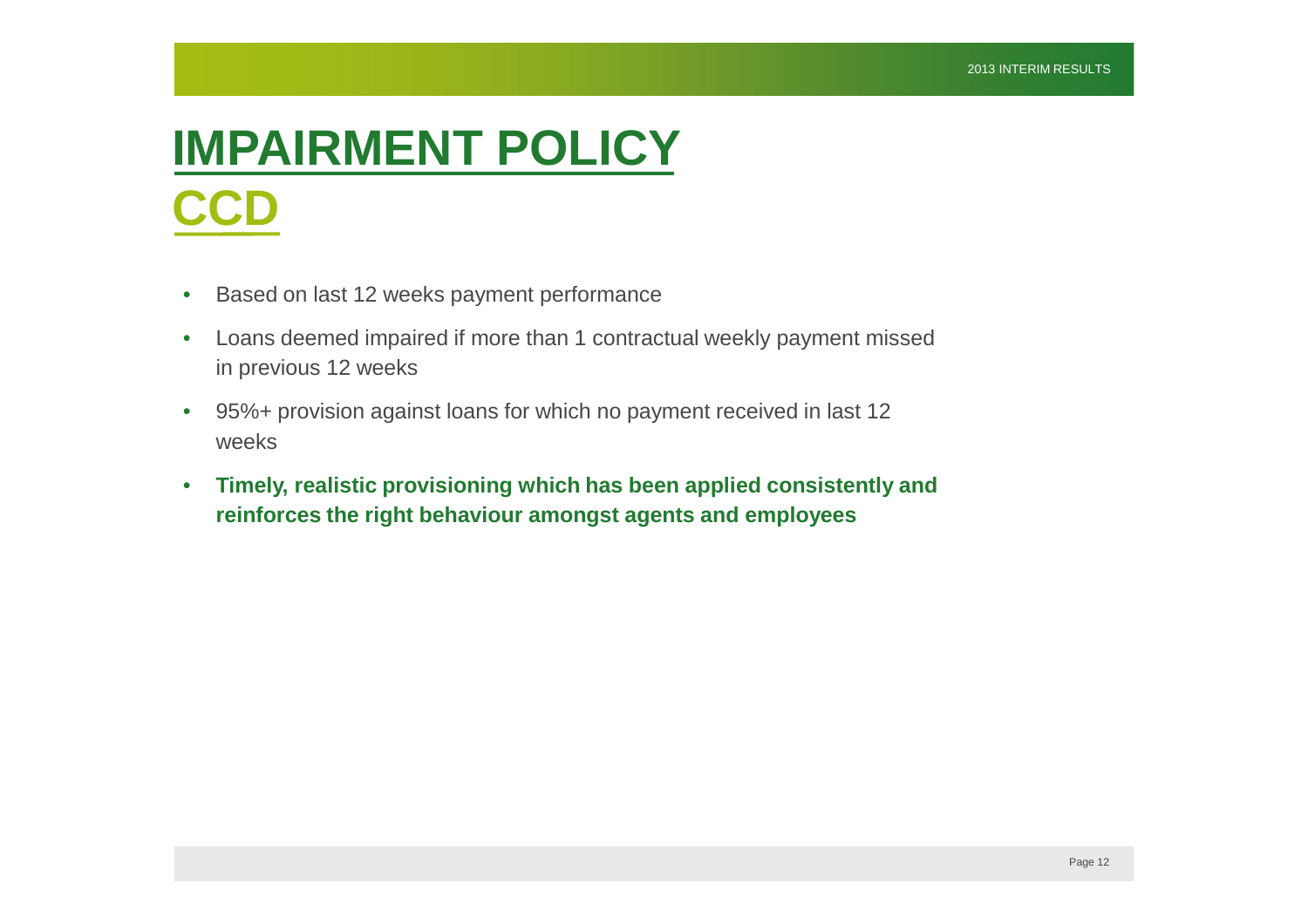## **IFRS 7 DISCLOSURES CCD**

| At 30 June<br>% receivables | 2013<br>$\frac{9}{6}$ | 2012<br>$\frac{9}{6}$ |
|-----------------------------|-----------------------|-----------------------|
| In order                    | 29.6                  | 31.6                  |
| In arrears:                 |                       |                       |
| - past due but not impaired | 11.4                  | 12.5                  |
| - impaired                  | 59.0                  | 55.9                  |
| Total                       | 100.0                 | 100.0                 |

- Based on contractual arrears
- Past due but not impaired includes customers who have missed 1 payment in last 12 weeks
- IFRS 7 disclosures consistent with increase in impairment charge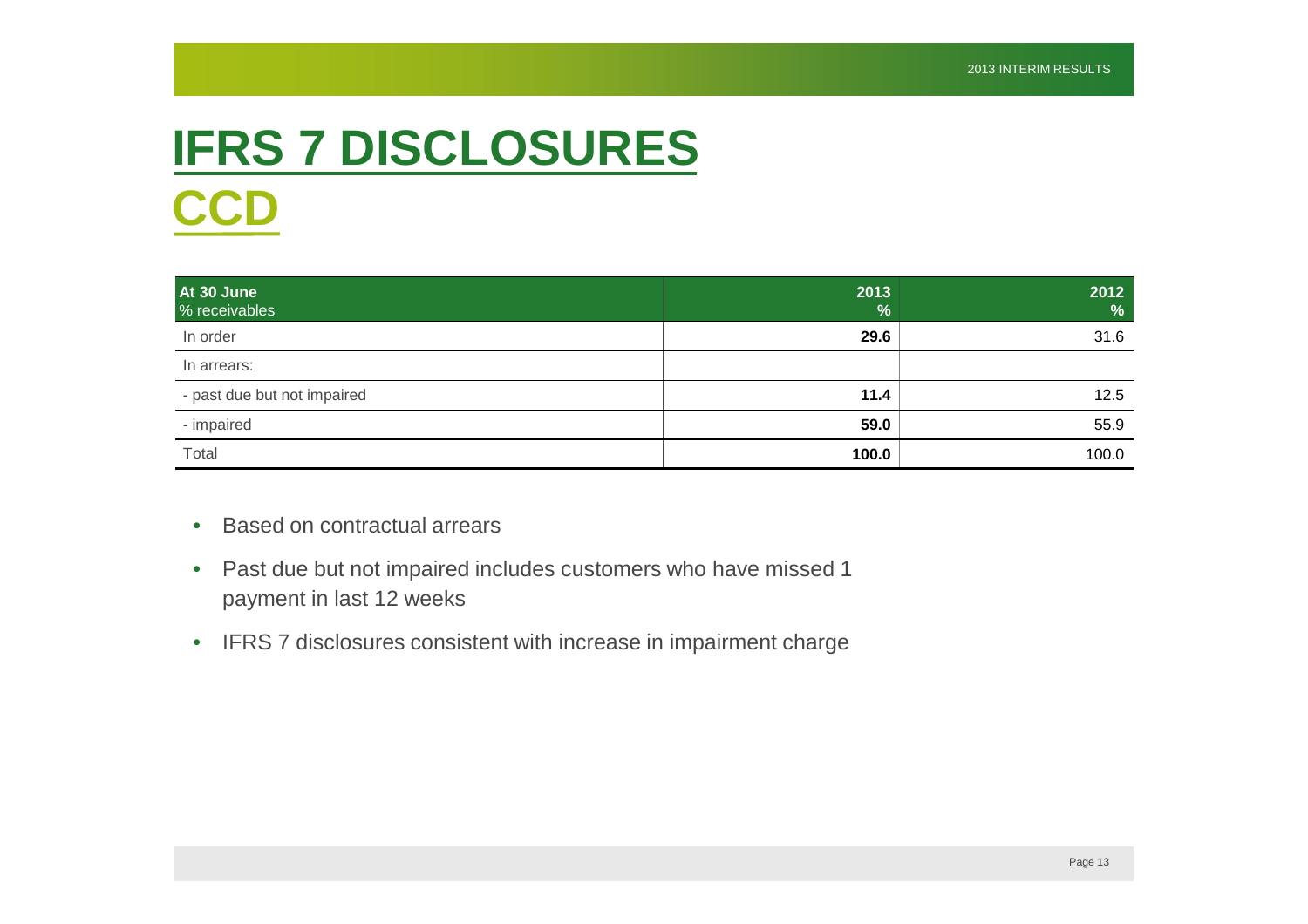#### **INCOME STATEMENT VANQUIS BANK - UK**

| <b>Six months ended 30 June</b>              | 2013<br>£m | 2012<br>£m | <b>Change</b><br>% |
|----------------------------------------------|------------|------------|--------------------|
| Customer numbers ('000)                      | 1,003      | 777        | 29.1               |
| Period-end receivables                       | 723.6      | 525.1      | 37.8               |
| Average receivables                          | 683.8      | 487.5      | 40.3               |
|                                              |            |            |                    |
| Revenue                                      | 178.0      | 127.7      | 39.4               |
| Impairment                                   | (64.6)     | (45.6)     | (41.7)             |
| Revenue less impairment                      | 113.4      | 82.1       | 38.1               |
| Annualised risk-adjusted margin <sup>1</sup> | 34.4%      | 34.9%      |                    |
| Costs                                        | (47.8)     | (40.5)     | (18.0)             |
| Interest                                     | (15.4)     | (12.2)     | (26.2)             |
| Profit before tax                            | 50.2       | 29.4       | 70.7               |

*<sup>1</sup> Revenue less impairment as a percentage of average receivables for the 12 months ended 30 June*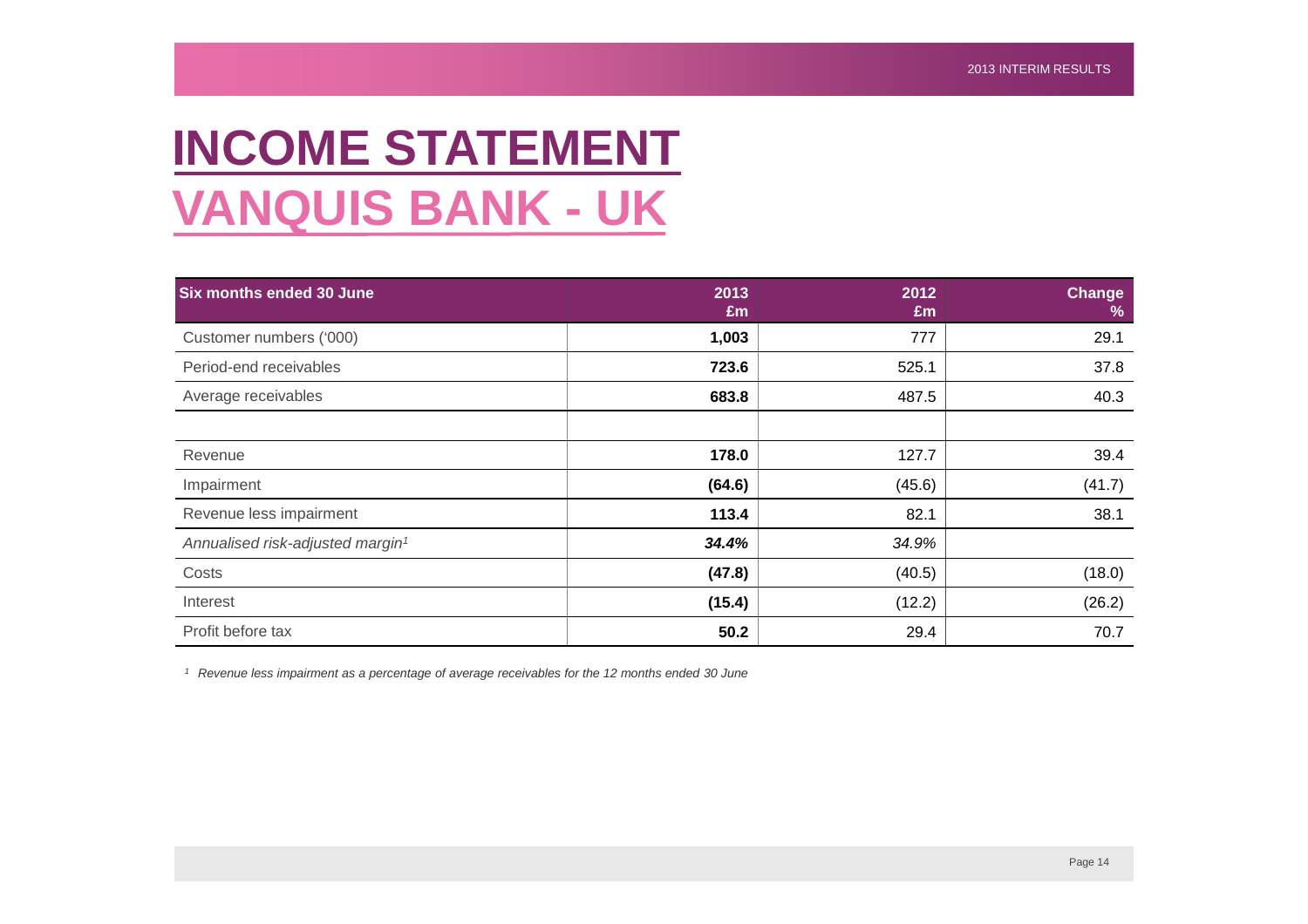### **RISK-ADJUSTED MARGIN (RAM) VANQUIS BANK - UK**



- Business model supports stability of RAM:
	- 'Low and grow' strategy
	- High credit line utilisation minimises volatility of credit losses from undrawn exposures
	- Pricing for risk
- RAM has run ahead of 30% minimum target since 2010:
	- Consistently tight credit standards driving up quality of receivables book and reducing delinquency
	- Stable UK employment market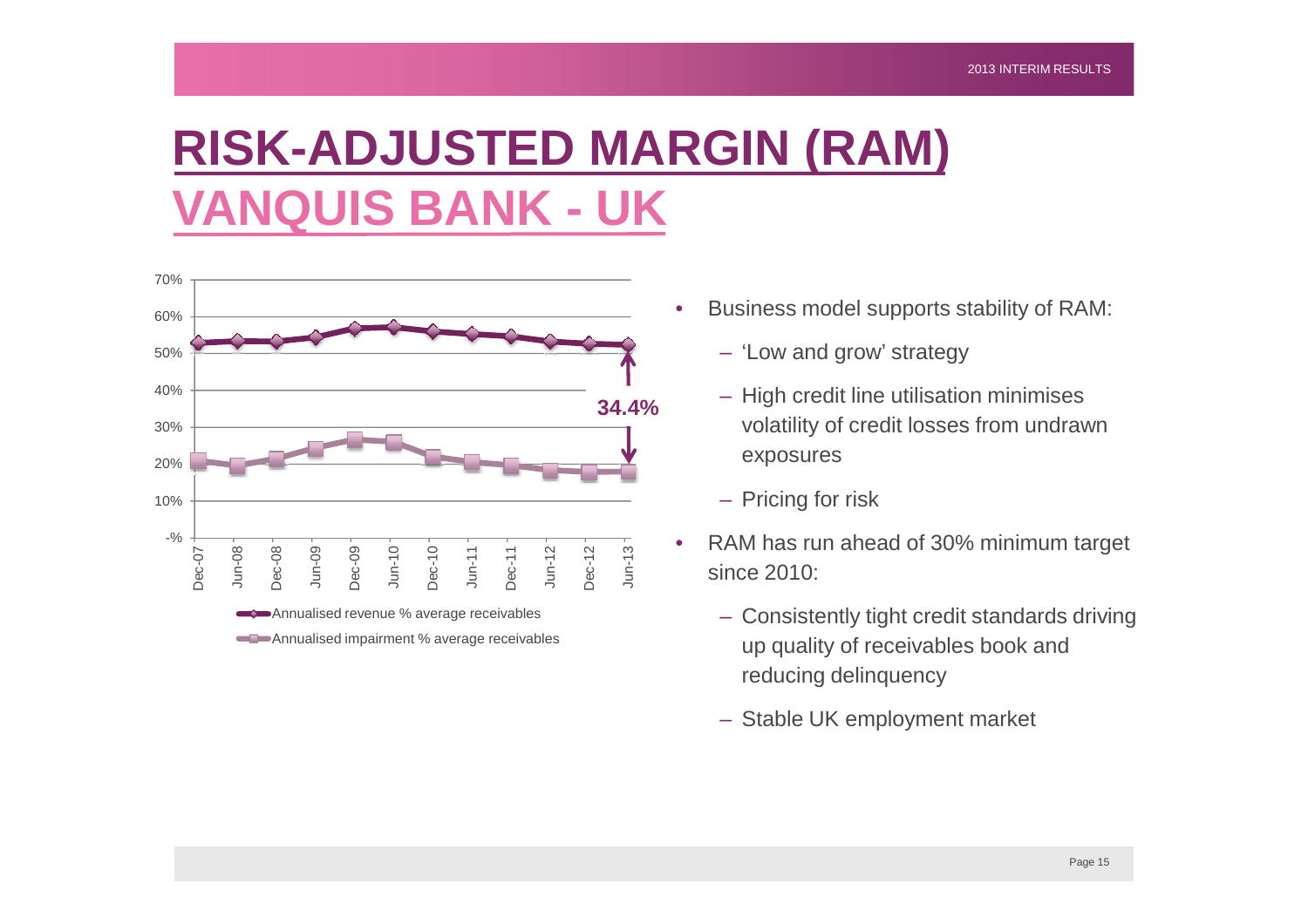## **RISK-ADJUSTED MARGIN (RAM) VANQUIS BANK - UK**



- RAM moderated from 34.8% at December 2012 to 34.4% at June 2013:
	- Delinquency stable at record low since autumn 2010
- RAM expected to moderate to between 32% and 33% for 2013 as a whole:
	- Based on current delinquency trends
	- After allowing for changes to ROP product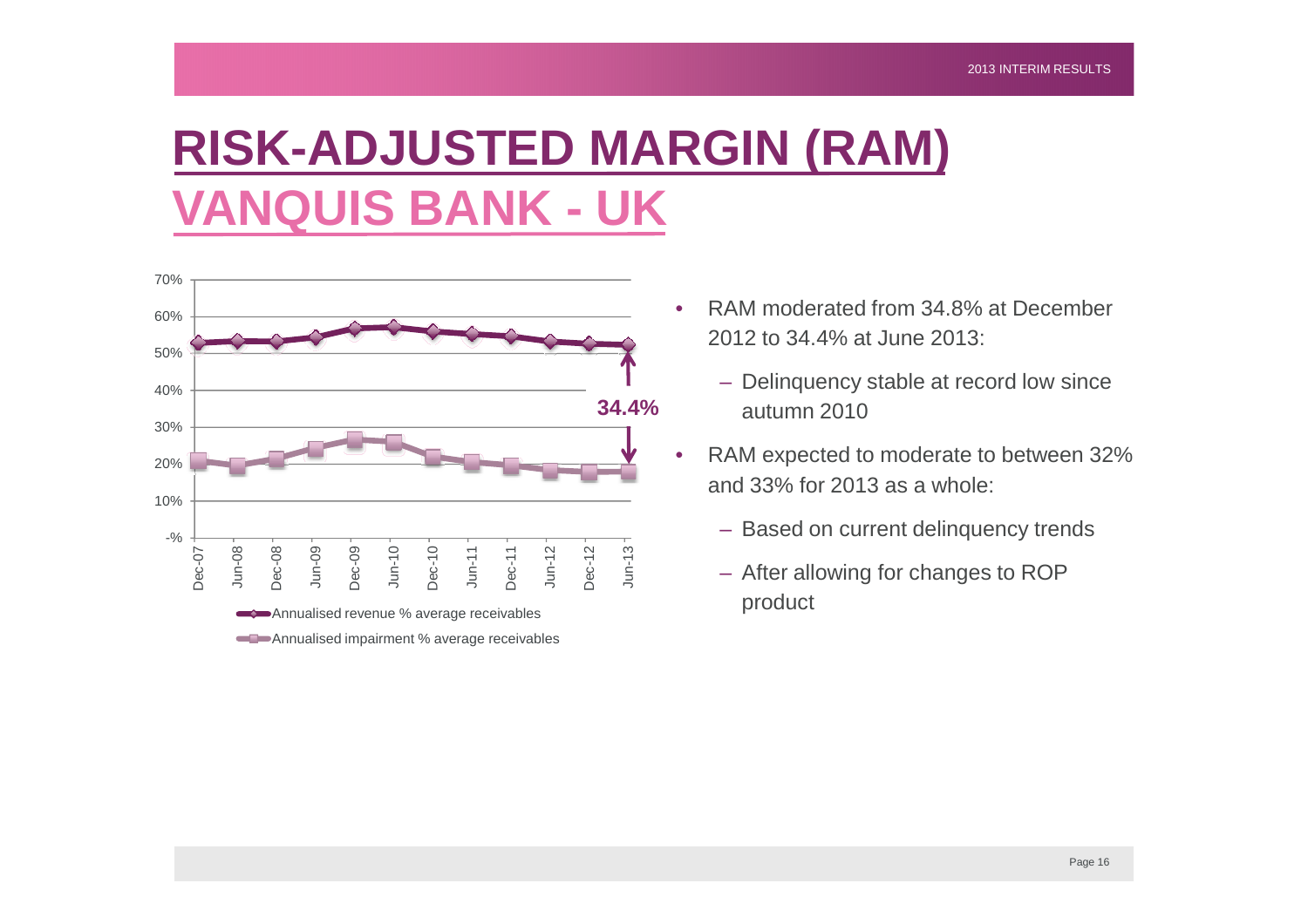#### **IMPAIRMENT POLICY VANQUIS BANK - UK**

- Loans deemed to be impaired as soon as 1 contractual monthly payment is missed
- Provision of over 80% made against accounts that are 90 days in arrears\*
- **Realistic accounting policy applied consistently which is prudent when benchmarked against other card issuers**

*\* Subject to estimated realisations from central/third party recovery processes*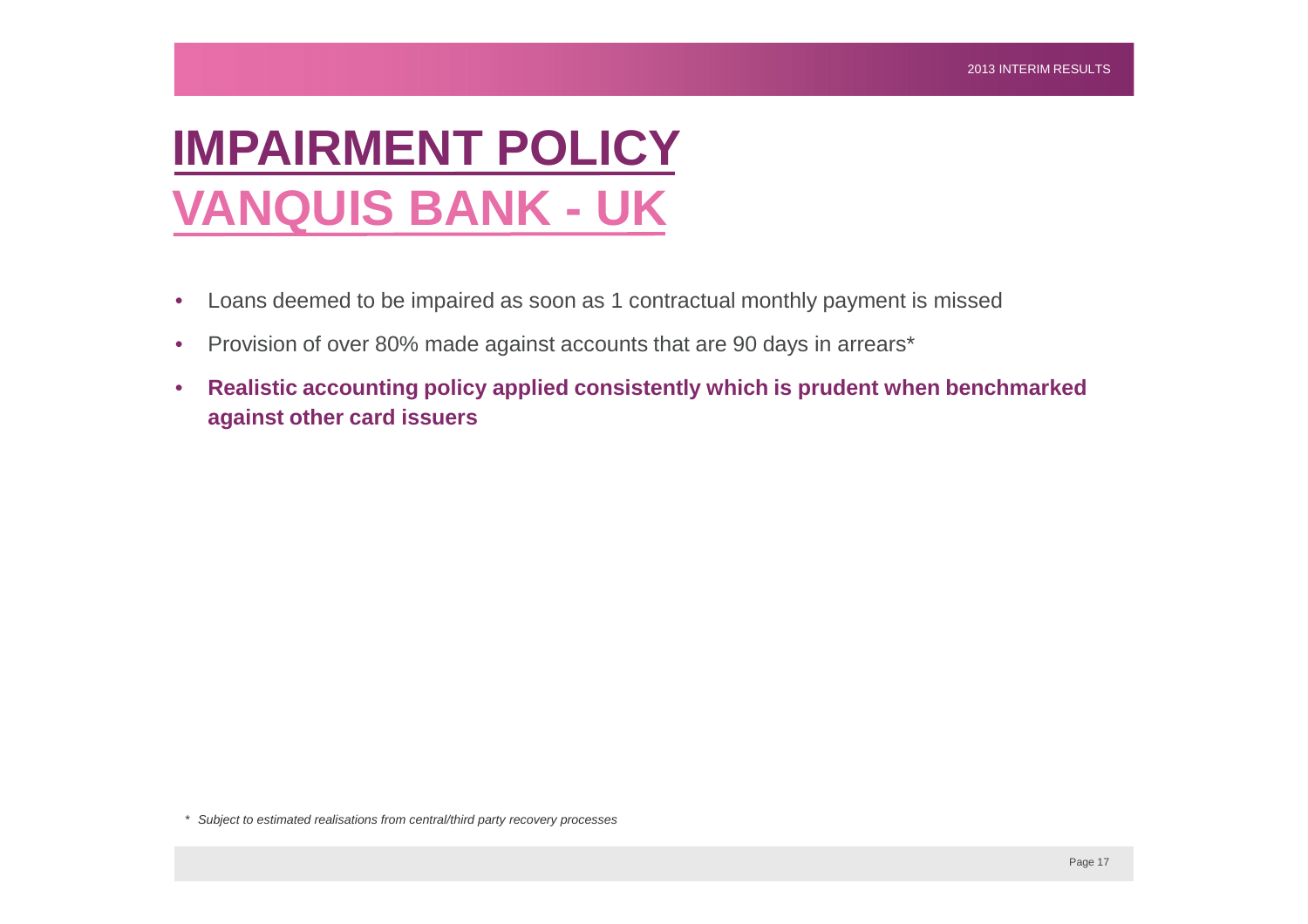## **IFRS 7 DISCLOSURES VANQUIS BANK - UK**

| At 30 June<br>% receivables | 2013<br>$\frac{9}{6}$ | 2012<br>% |
|-----------------------------|-----------------------|-----------|
| In order                    | 90.8                  | 88.6      |
| In arrears:                 |                       |           |
| - past due but not impaired | $\blacksquare$        |           |
| - impaired                  | 9.2                   | 11.4      |
| Total                       | 100.0                 | 100.0     |

• Favourable change in profile reflects stable record low arrears since autumn 2012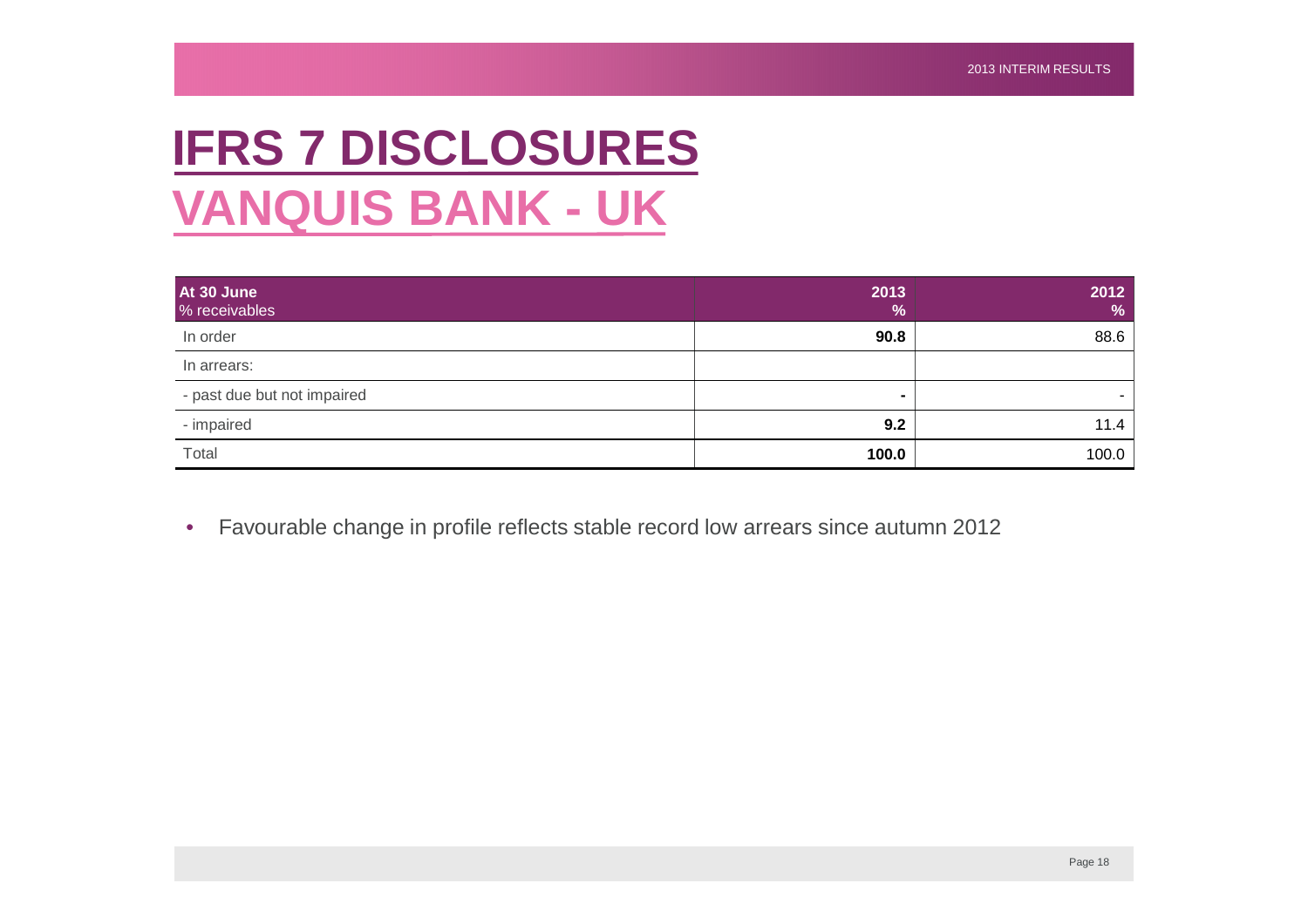#### **STRONG BALANCE SHEET**

| As at 30 June           | 2013<br>£m | 2012<br>£m |
|-------------------------|------------|------------|
| Receivables:            |            |            |
| - Home credit           | 739.6      | 787.8      |
| - Real Personal Finance |            | 1.7        |
| - Vanquis Bank UK       | 723.6      | 525.1      |
| - Vanquis Bank Poland   | 3.0        |            |
| Total receivables       | 1,466.2    | 1,314.6    |
| Pension asset           | 22.7       | 24.6       |
| Liquid assets buffer    | 67.3       | 45.5       |
| Debt funding            | (743.1)    | (767.3)    |
| Retail deposits         | (438.6)    | (275.2)    |
| Other                   | (7.0)      | (10.0)     |
| Net assets              | 367.5      | 332.2      |
|                         |            |            |
| Gearing* (times)        | 3.1        | 3.1        |

*\* (Total borrowings – liquid assets buffer) / (Net assets – pension asset, net of deferred tax – fair value of derivatives)*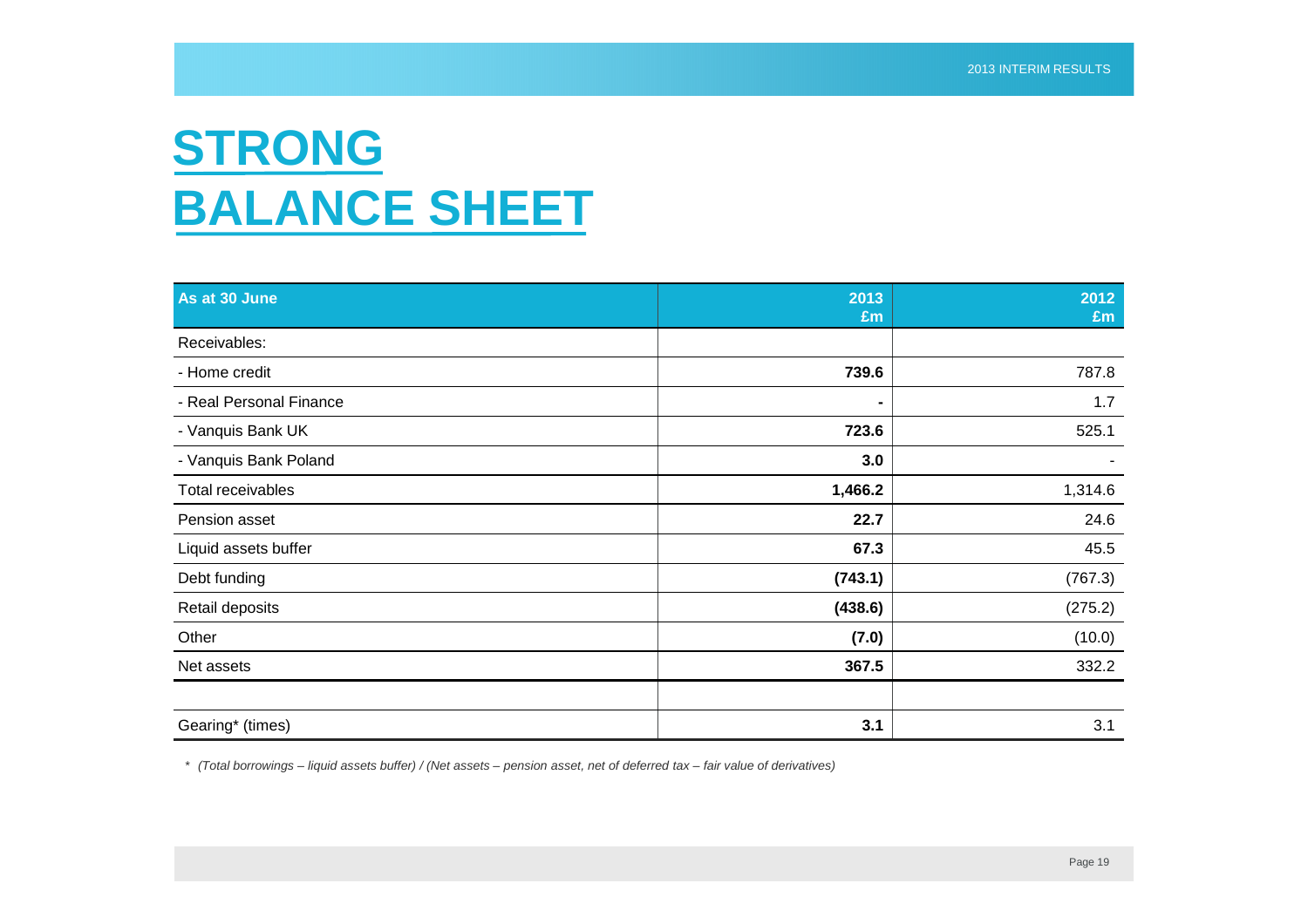#### **MODEST GEARING LEVELS**



- Gearing at June 2013 of 3.1 times versus banking covenant of 5.0 times
- Strong capital generation has funded dividends and growth and resulted in stable gearing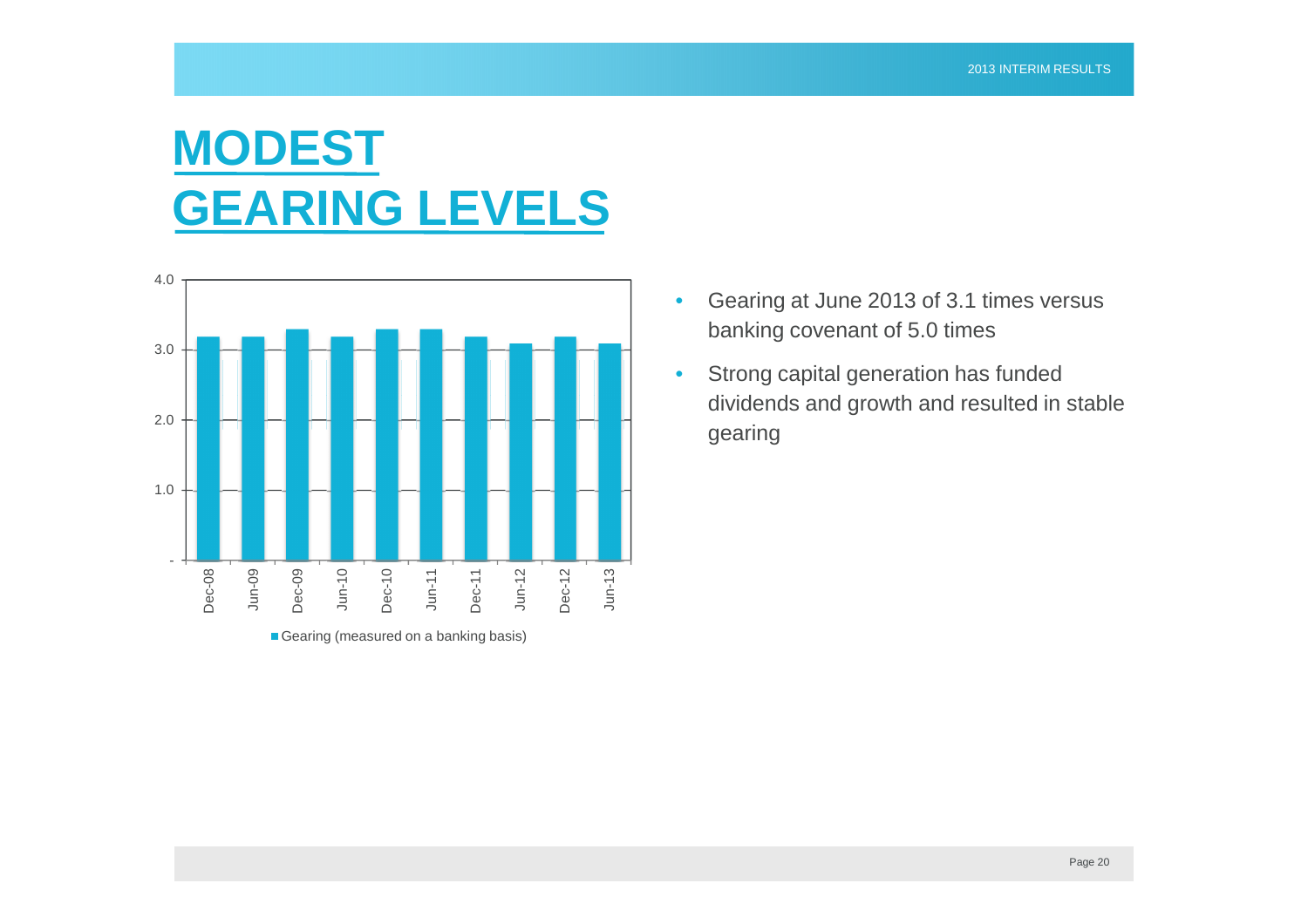#### **DIVERSIFIED FUNDING BASE**

| At 30 June                                             | 2013<br>Em |
|--------------------------------------------------------|------------|
| <b>Banks</b>                                           | 383        |
| <b>Bonds and private placements:</b>                   |            |
| Senior public bond                                     | 250        |
| M&G term loan                                          | 100        |
| Other sterling/euro medium term notes                  | 41         |
| Retail bonds                                           | 260        |
| US private placements/residual subordinated loan notes | 44         |
| <b>Total bonds and private placements</b>              | 695        |
| <b>Vanquis Bank retail deposits</b>                    | 439        |
|                                                        |            |
| <b>Total committed facilities</b>                      | 1,517      |
| <b>Headroom on committed borrowing facilities</b>      | 346        |
| Additional retail deposits capacity*                   | 168        |
| <b>Funding capacity</b>                                | 514        |

*\* Based on the lower of: (i) 90% of Vanquis Bank's UK receivables of £723.6m at 30 June 2013 less retail deposits of £438.6m after setting aside necessary liquid assets buffer; and (ii) the Vanquis Bank intercompany loan from Provident Financial plc of £167.9m at 30 June 2013*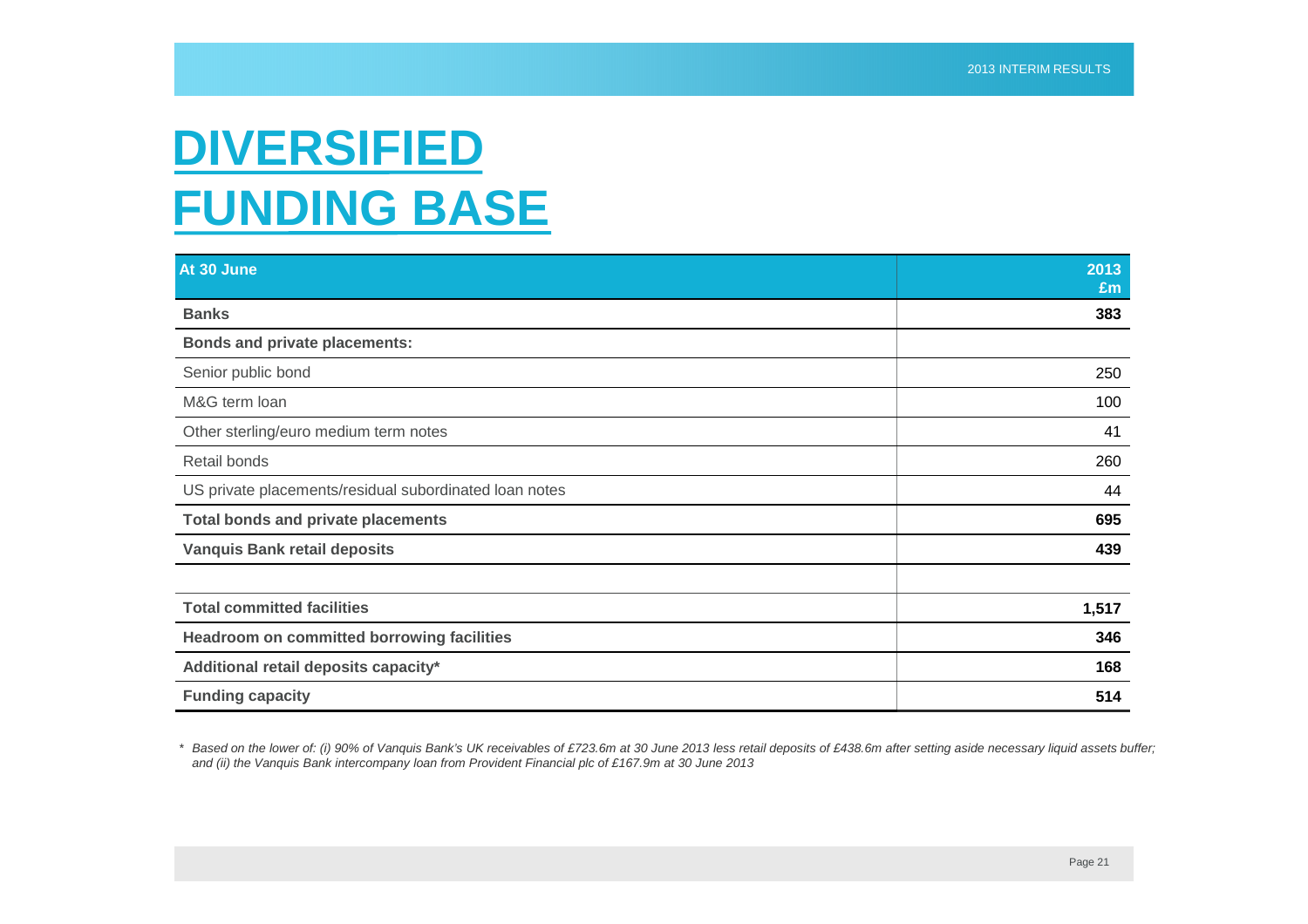#### **RETAIL DEPOSITS PROGRAMME**

|                   | 2013<br>£m | 2012<br>£m |
|-------------------|------------|------------|
| At 1 January      | 327.4      | 139.7      |
| New funds         | 120.5      | 134.3      |
| <b>Maturities</b> | (18.4)     | $\sim$     |
| Retentions        | 7.0        | $\sim$     |
| Interest          | 2.1        | 1.2        |
| At 30 June        | 438.6      | 275.2      |

- Retail deposits represent 61% of Vanquis Bank's UK receivables, up from 52% at June 2012
- Flow of new funds moderated following £65m retail bond issue in March
- Not necessary for Vanquis Bank to move to full retail deposits funding until at least 2016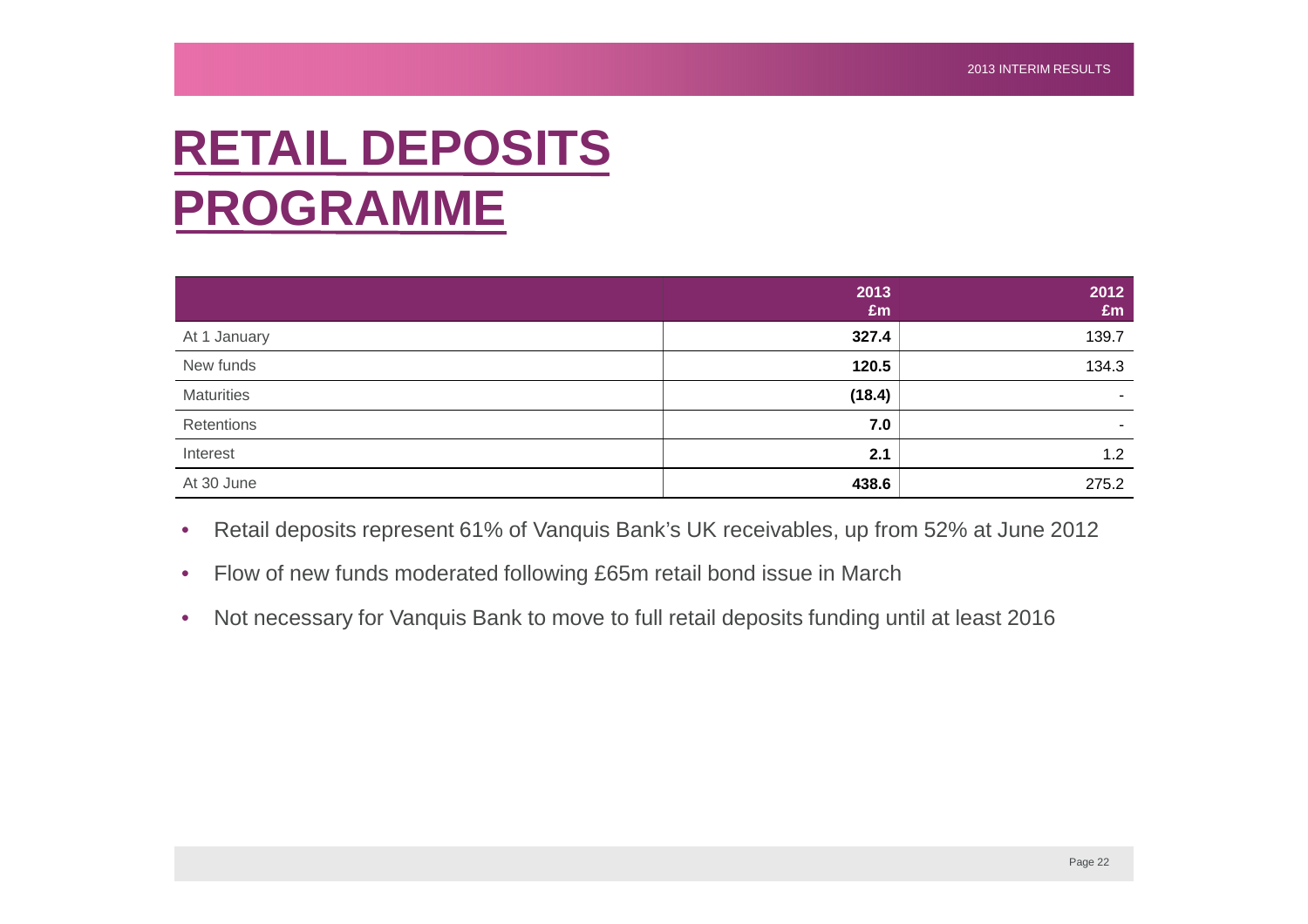## **MATURITY PROFILE OF RETAIL DEPOSITS**

|                |                    | <b>Maturing in</b>        |            |            |            |                          |            |
|----------------|--------------------|---------------------------|------------|------------|------------|--------------------------|------------|
| <b>Product</b> | 30 June 2013<br>£m | H <sub>2</sub> 2013<br>£m | 2014<br>£m | 2015<br>£m | 2016<br>£m | 2017<br>£m               | 2018<br>Em |
| 1-year         | 28.3               | 19.1                      | 9.2        | $\sim$     |            | $\overline{\phantom{a}}$ |            |
| 2-year         | 143.6              | 76.6                      | 32.5       | 34.5       |            | ۰                        |            |
| 3-year         | 149.3              | $\blacksquare$            | 18.7       | 66.3       | 64.3       |                          |            |
| 5-year         | 117.4              | ۰                         | ۰.         | -          | 14.5       | 82.9                     | 20.0       |
| Total          | 438.6              | 95.7                      | 60.4       | 100.8      | 78.8       | 82.9                     | 20.0       |

- Weighted average period to maturity on deposits of 2.1 years
- Interest rates of between 1.66% and 3.01% on new funds issued in 2013
- Blended deposits rate of 3.9%, after cost of holding liquid assets buffer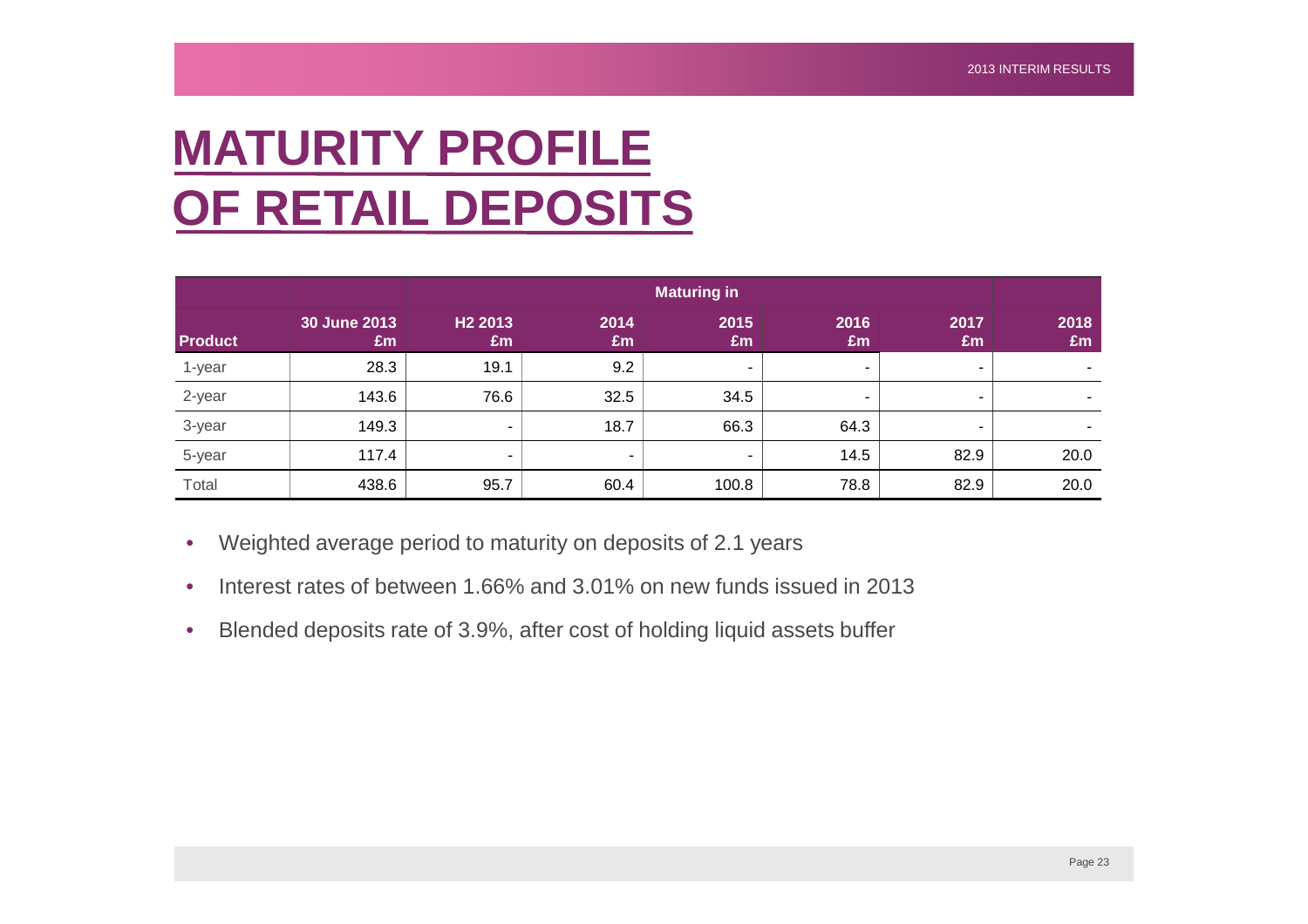#### **MATURITY PROFILE OF DEBT**



- Maturities restricted to £38m of private placements up to the end of 2014
- Headroom on committed facilities together with Vanquis Bank retail deposits programme provides funding into 2016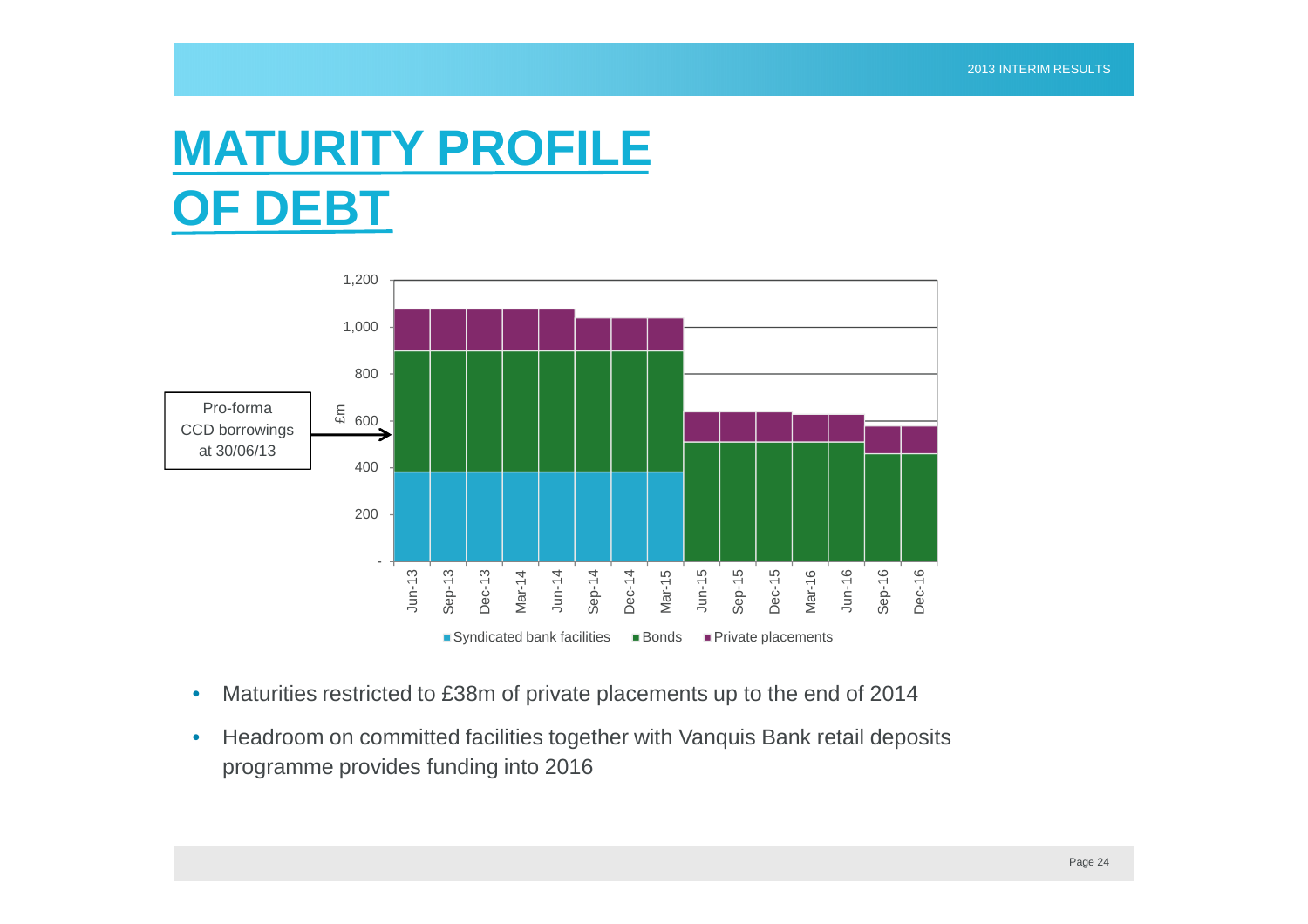## **ALIGNMENT OF DIVIDEND POLICY, GEARING AND GROWTH**

#### **High ROE businesses**

**Dividend policy** Cover  $\geq 1.25x$ 

**Gearing** ≤ 3.5x versus covenant of 5.0x

**Growth** Supports c.£160m receivables growth p.a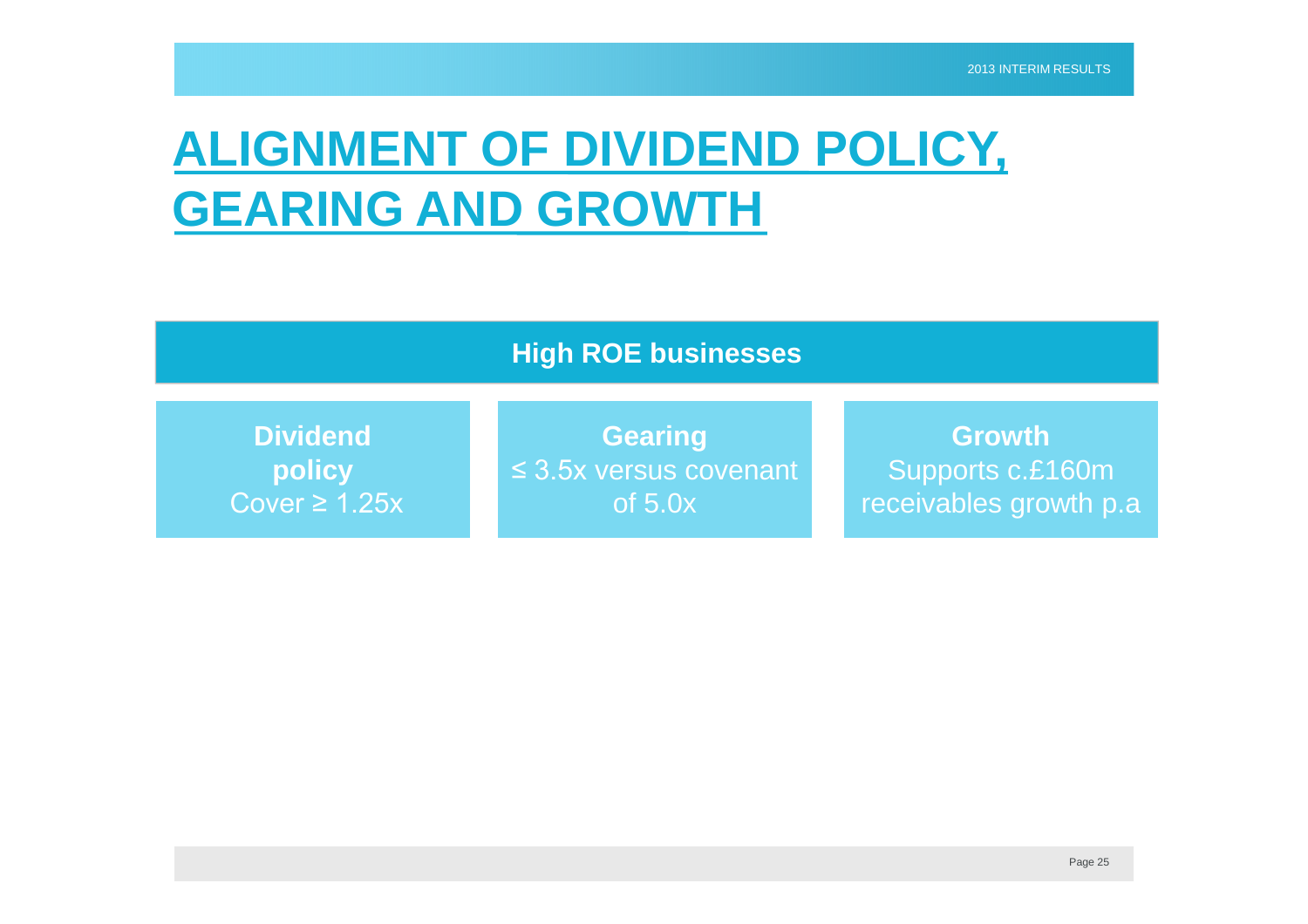#### **STRONG CAPITAL GENERATION**

| 12 months ended 30 June  | 2013<br>£m |
|--------------------------|------------|
| CCD                      | 91.1       |
| Vanquis Bank             | 39.2       |
| Central                  | (13.6)     |
| Capital generated*       | 116.7      |
|                          |            |
| Dividends payable        | (108.3)    |
|                          |            |
| Surplus capital retained | 8.4        |
|                          |            |
| Gearing (times)          | 3.1        |

*\* Capital generated is calculated as net cash generated from operating activities, after adding back 80% of the growth in customer receivables funded by borrowings, less net cash used in investing activities.*

• Capital generation funds cost of dividend whilst maintaining stable gearing comfortably within appetite of 3.5x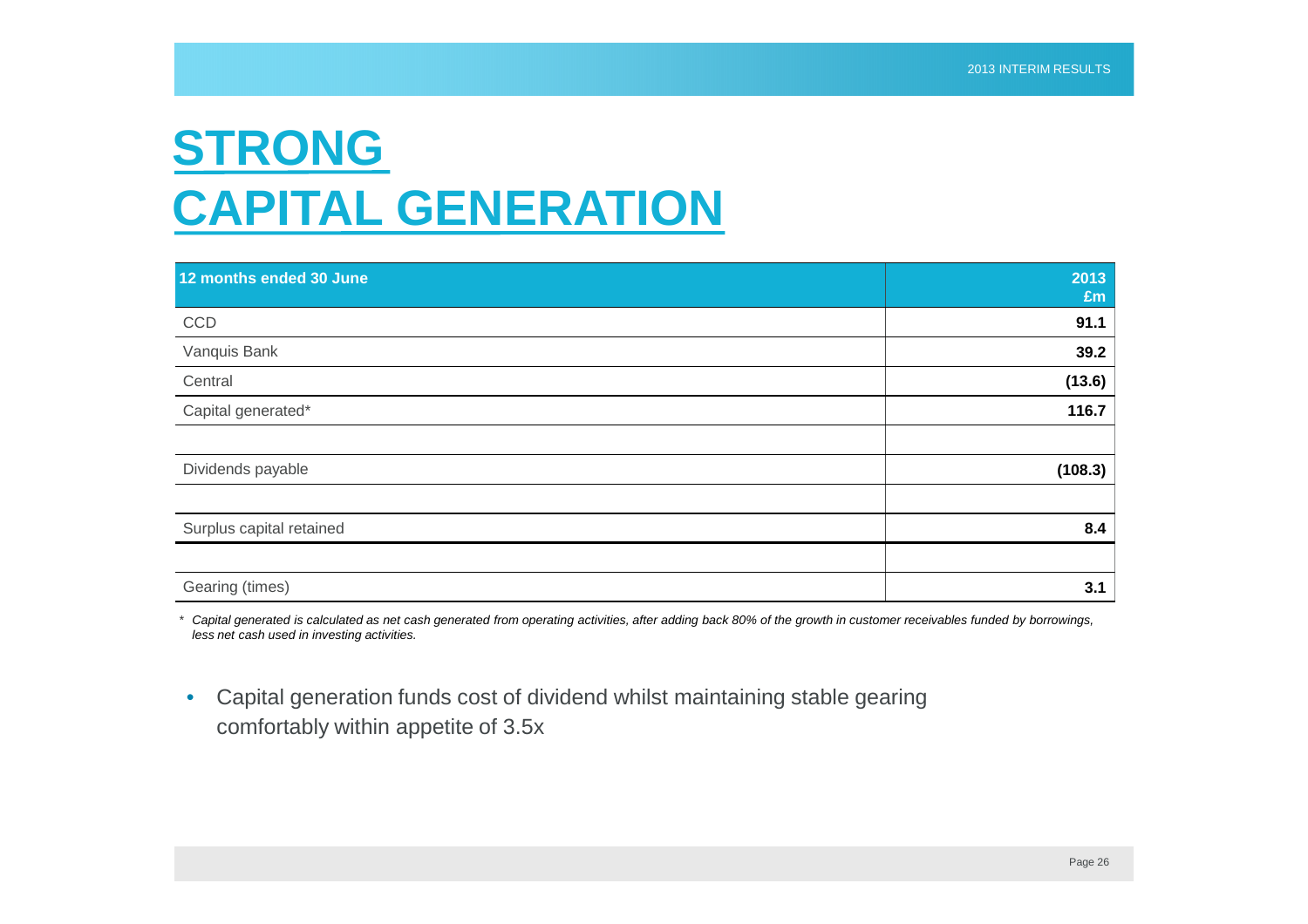#### **REGULATION AND OUTLOOK**

**PETER CROOK – CHIEF EXECUTIVE**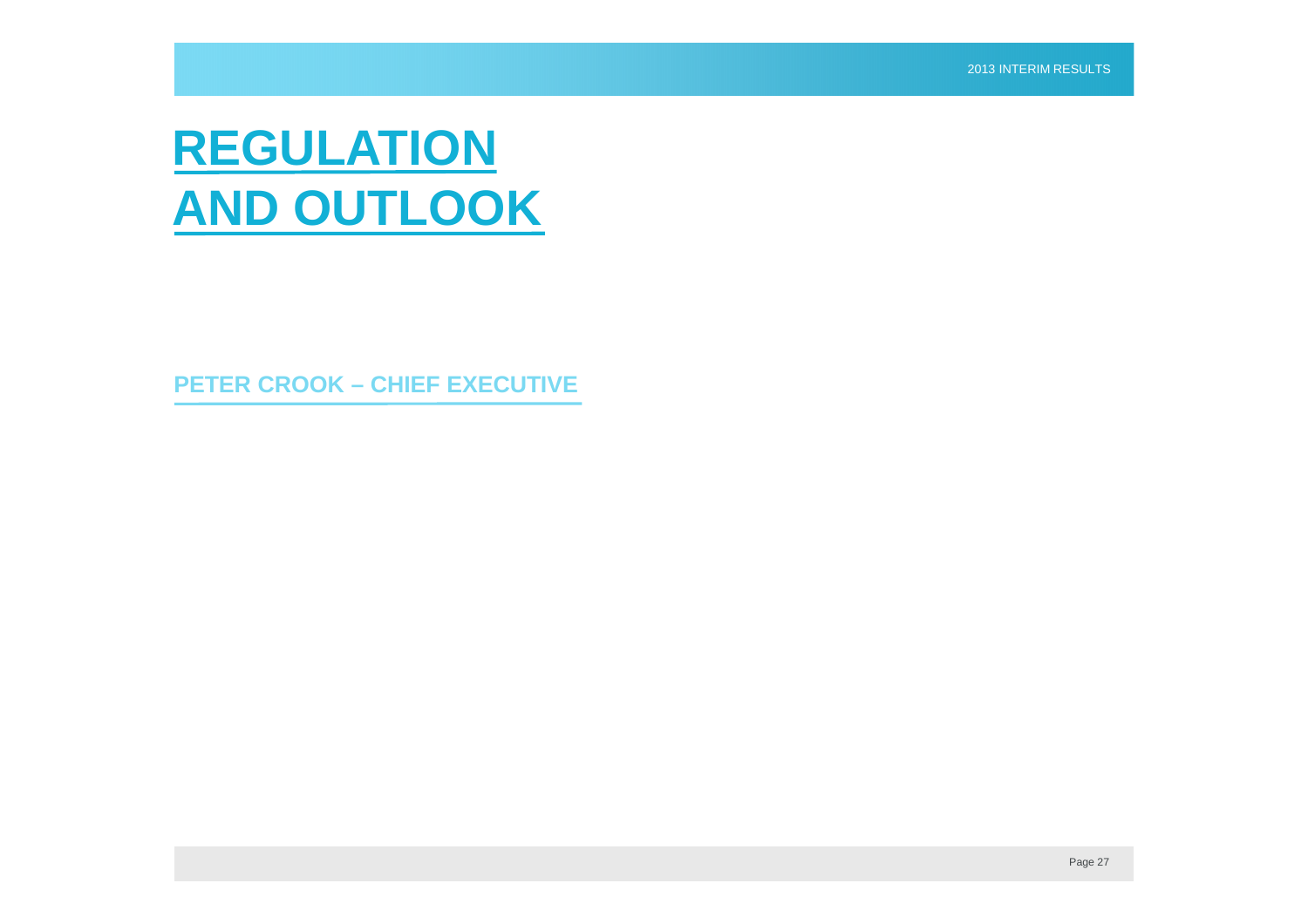#### **REGULATORY UPDATE**

- Findings from University of Bristol's Personal Finance Research Centre study into a variable cap on total cost of credit published in March:
	- Consistent with numerous previous studies
	- Concluded that rate caps would reduce supply of and access to credit, result in less competition and transparency and promote development of illegal lending
	- Confirmed high customer satisfaction and good service levels in home credit
- Transfer of responsibility for consumer credit regulation from OFT to FCA will take place in April 2014:
	- Number of important issues to be resolved, including how CCA regime will be transformed to a rules-based environment
	- Further consultation on detailed conduct rules will be held in autumn 2013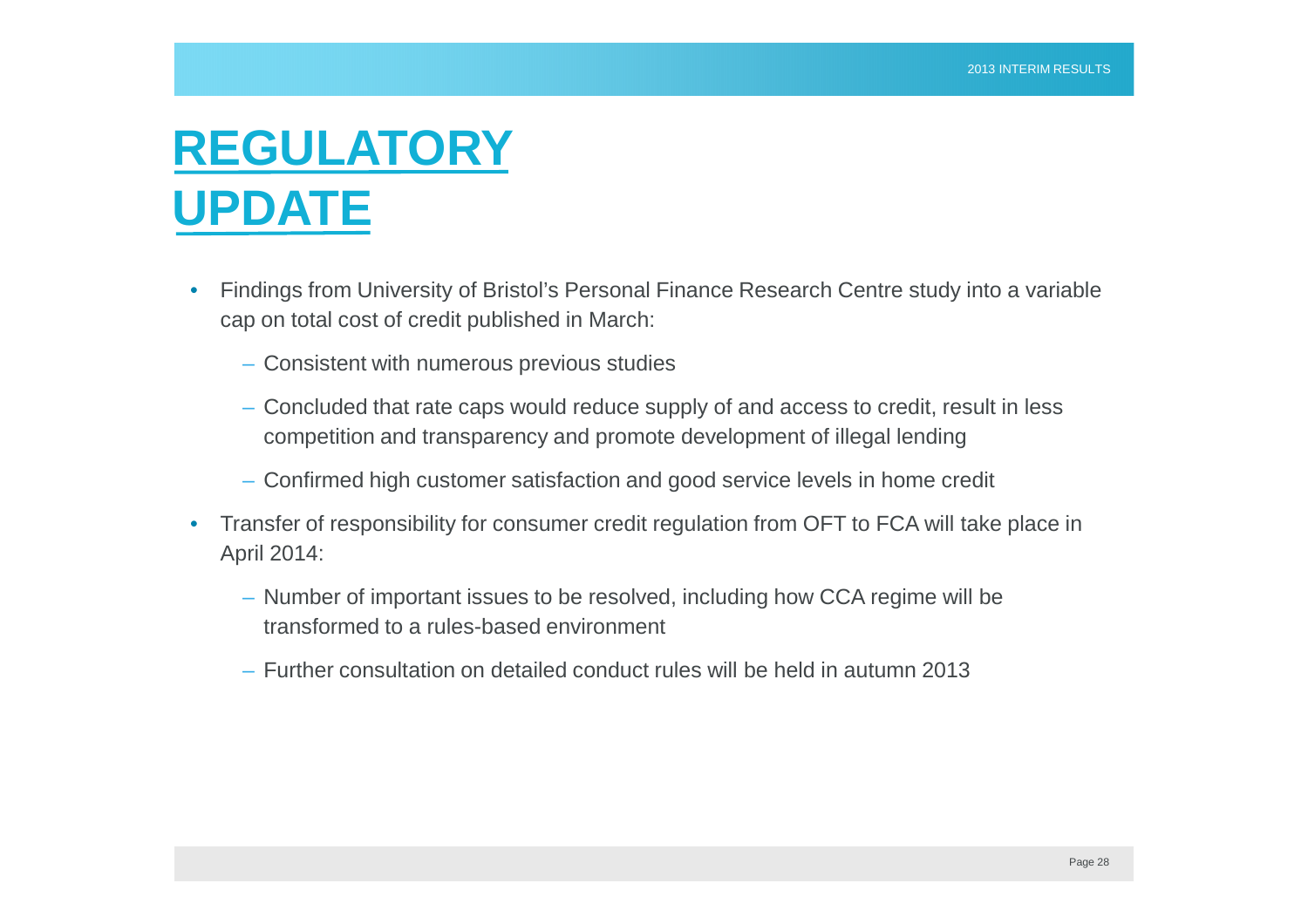### **CCD BUSINESS DEVELOPMENT**

- Expenditure on business development programme has been fully protected:
	- Broadening customer and product proposition remains important to medium-term growth prospects
- Trials commenced on two new products to complement existing home credit offering:
	- Prepaid reloadable MasterCard '24/7' card
	- Online product 'Provident Online'
- Investment in IT remains central to many initiatives:
	- Online customer portal
	- Development of a smart phone collections app
- Programme to consolidate smaller, less profitable agencies has now been completed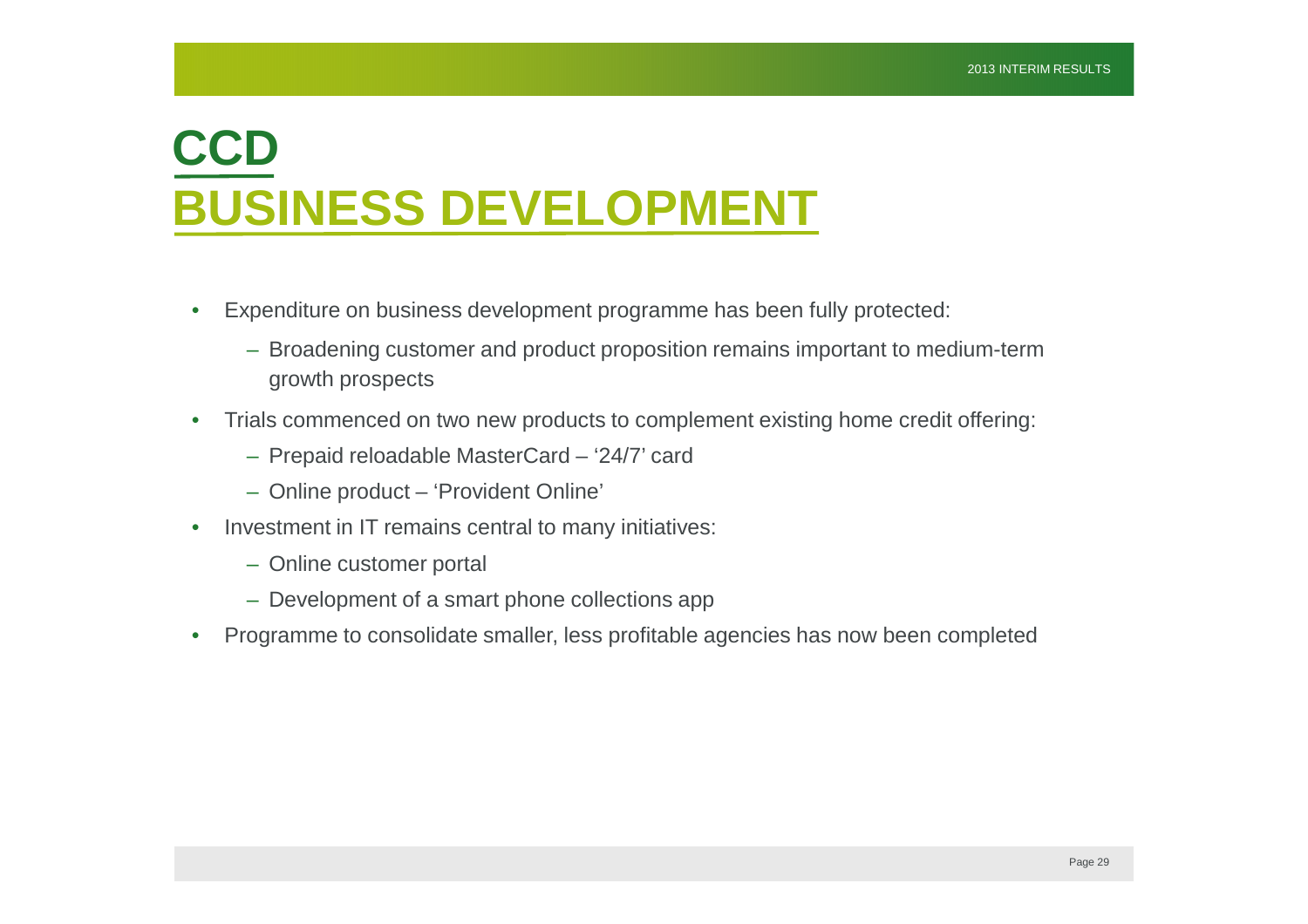## **VANQUIS BANK POLAND**

- Objective of pilot is to develop a customer proposition and business model capable of growing a sizeable business delivering group's target returns
- Pilot needs to demonstrate that key elements of UK business model can be adapted to address Polish target audience:
	- 1. Sufficient demand for product and it can be distributed at an acceptable cost
	- 2. Business can generate an adequate revenue yield
	- 3. Credit losses can be effectively managed both in underwriting new customers and granting credit through CLI programme
- Pilot has demonstrated that demand is strong and customers can be reached through internet and broker channels at an acceptable cost
- Remaining focus is on refining credit tools:
	- First generation internal scorecards address around one third of target audience
	- Further development through second half to address wider target audience
- Progress to date provides foundation for developing a Polish credit card business
- Full business case based on a firm assessment of addressable audience to be developed in second half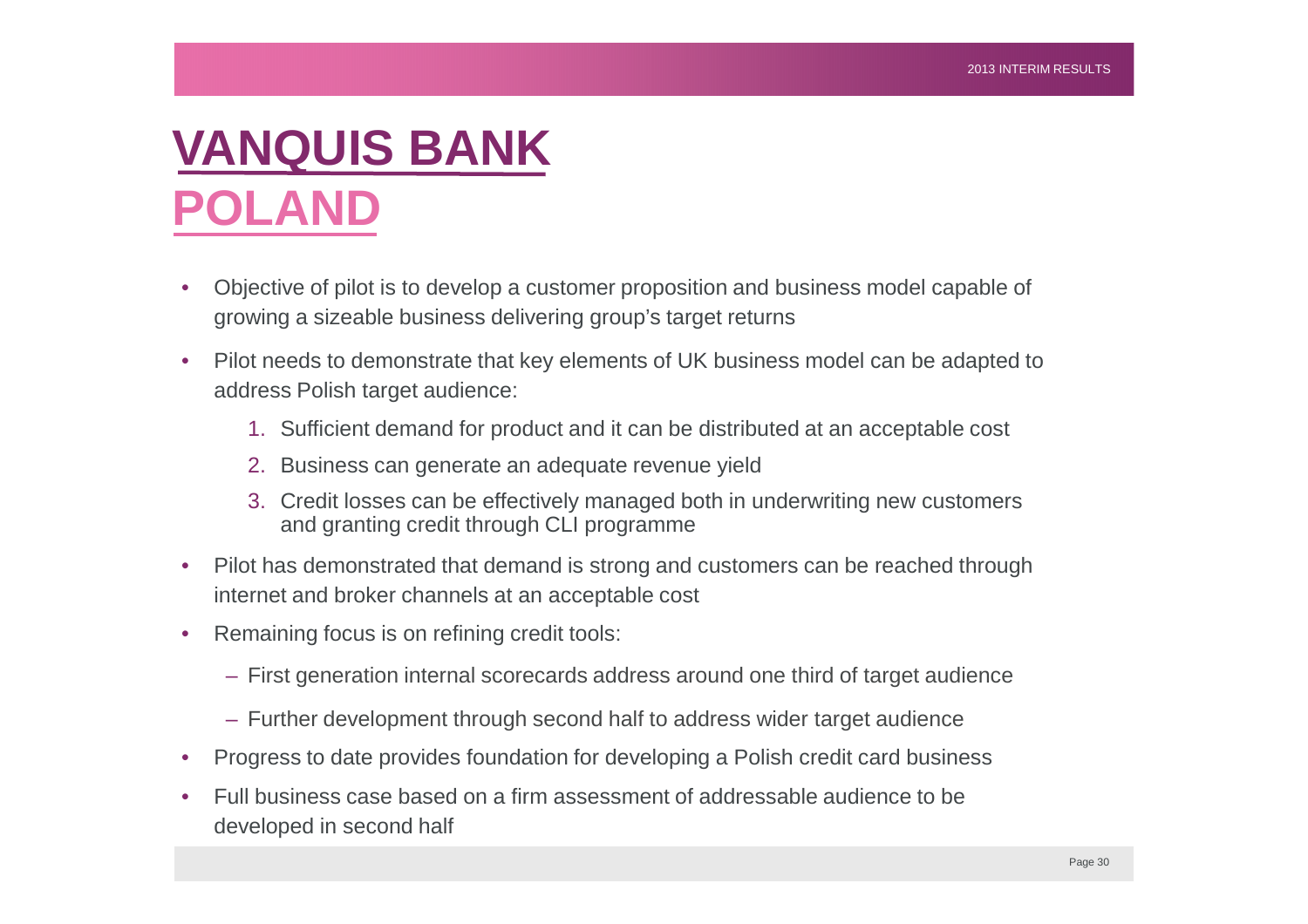#### **OUTLOOK**

- Group's funding and liquidity position is strong, allowing it to meet contractual debt maturities and accommodate in full its growth plans into 2016
- Vanquis Bank is continuing to deliver strong growth and financial returns
- CCD is experiencing weaker demand from its home credit customer base and action has been taken to reduce its cost base that will benefit second half of 2013 and full year in 2014
- Pilot credit card operation in Poland is developing well and a firm business plan will be established in second half of year
- Group overall has performed in line with its internal plan in first half of 2013 and expects to do so for year as a whole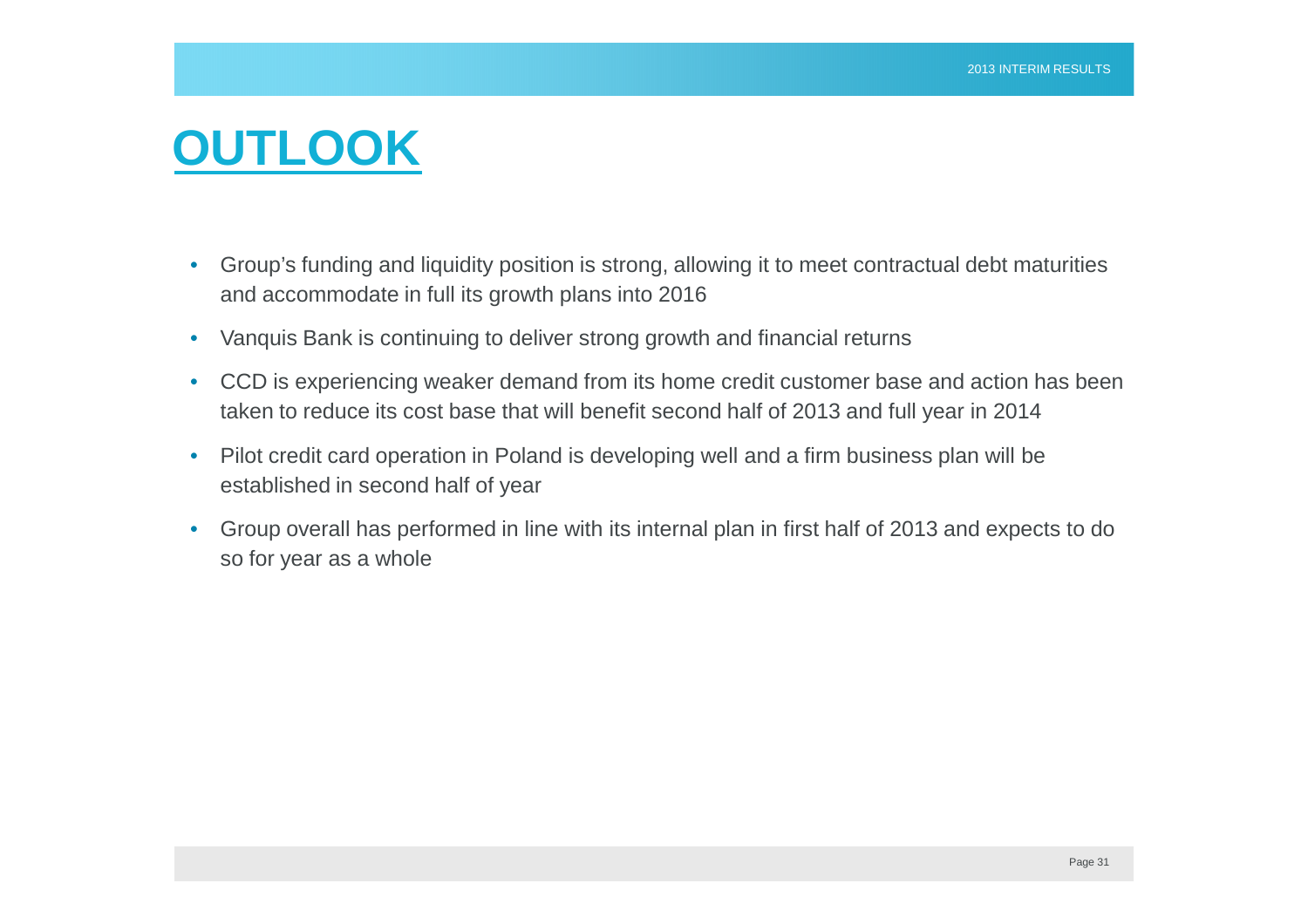#### **QUESTIONS?**